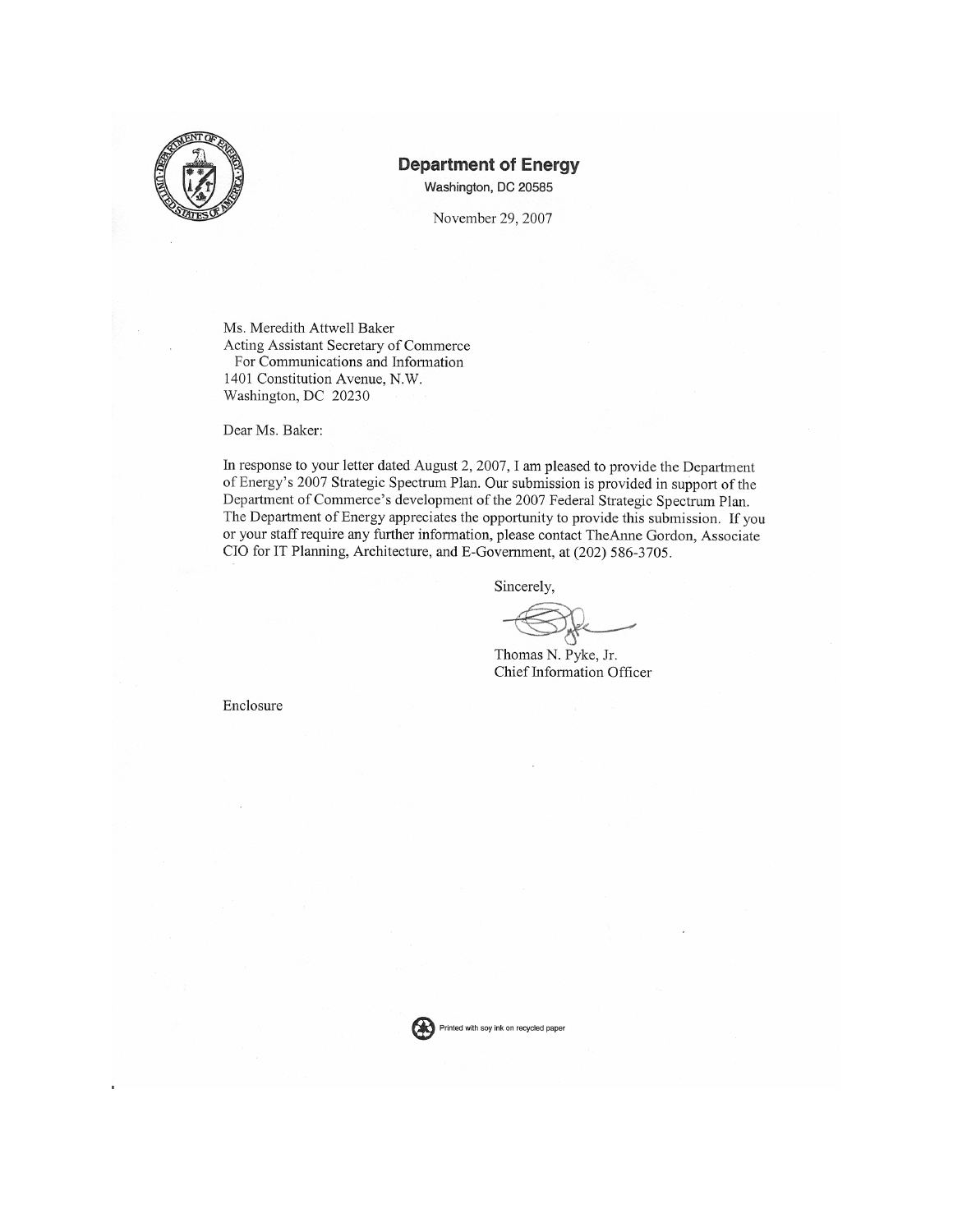

# **The Department of Energy**

# **Strategic Spectrum Plan**

*In Support of the President's Spectrum Policy Initiative*

**November 30, 2007**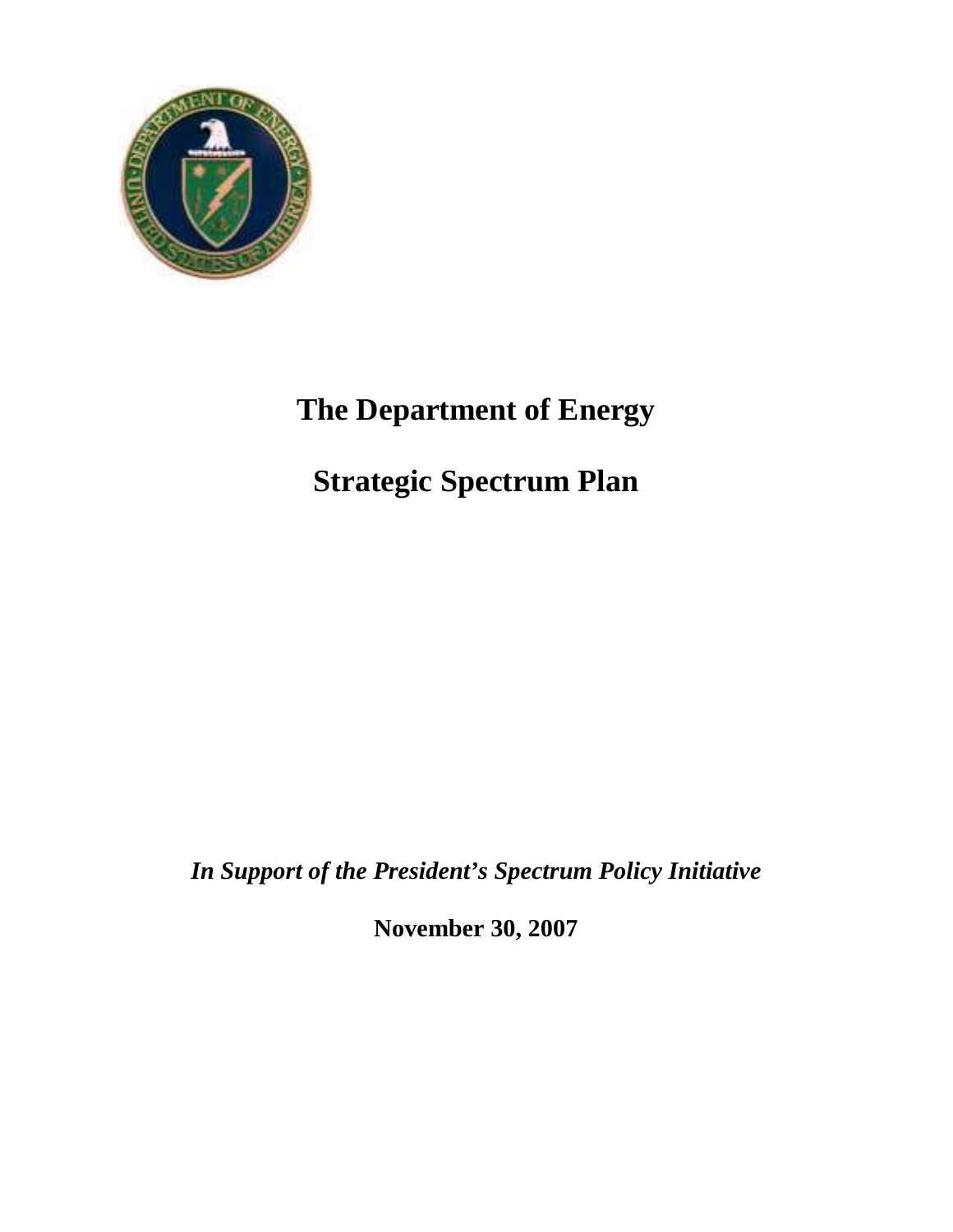# **TABLE OF CONTENTS**

|    | 3. CURRENT SPECTRUM USE BY THE DEPARTMENT OF ENERGY  5                         |
|----|--------------------------------------------------------------------------------|
|    |                                                                                |
|    |                                                                                |
|    |                                                                                |
|    |                                                                                |
|    |                                                                                |
|    |                                                                                |
|    | 3.3. Spectrum Supporting Scientific Discovery and Innovation<br>13             |
|    | 3.4. Spectrum Supporting the Environmental Responsibility<br>13                |
|    |                                                                                |
|    |                                                                                |
|    |                                                                                |
|    |                                                                                |
|    |                                                                                |
|    | <b>20</b>                                                                      |
| 5. | <b>CURRENT AND FUTURE USE OF NON-FEDERAL SPECTRUM </b><br>21                   |
| 6. | <b>AGENCY CURRENT AND FUTURE USE OF "NON-LICENSED" DEVICES  22</b>             |
| 7. |                                                                                |
| 8. | <b>DEPARTMENT OF ENERGY STRATEGIC SPECTRUM PLANNING </b><br>24                 |
|    | 8.1. Department of Energy Missions and Themes<br>24                            |
|    | 8.2. Spectrum Management and Information Technology Enterprise Architecture 24 |
|    |                                                                                |
|    |                                                                                |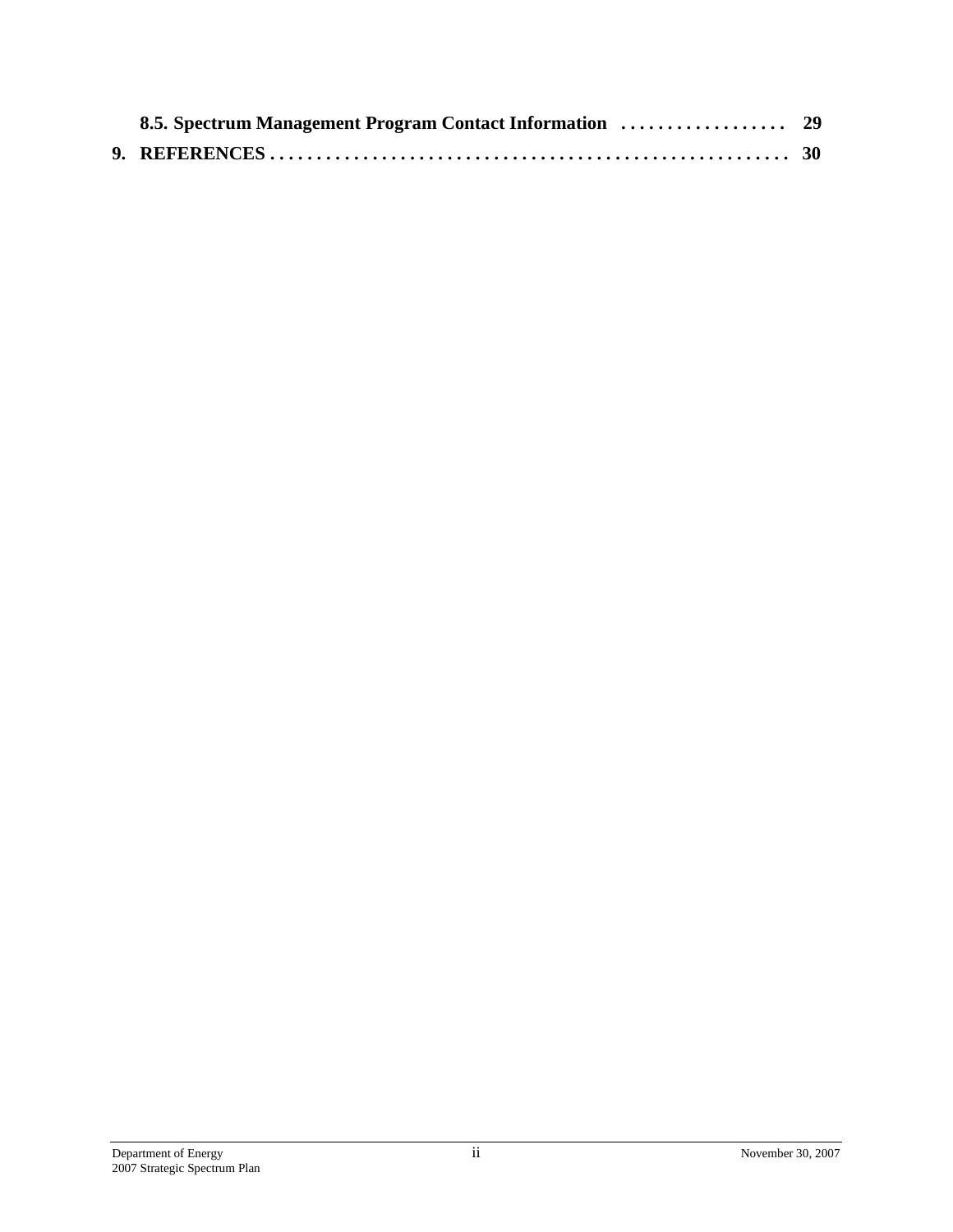## <span id="page-4-0"></span>**1. INTRODUCTION**

<span id="page-4-1"></span>**Background:** On November 30, 2004, President George W. Bush issued a Presidential Determination regarding improving spectrum management for the 21st century. The Presidential Determination established the requirement for the heads of federal agencies to provide an agency-specific strategic spectrum plan by November 2005 and to update the plan biennially. The Department of Energy's 2007 Strategic Spectrum Plan is organized according to the outline template provided by the National Telecommunications and Information Administration (NTIA) staff in the NTIA Strategic Spectrum Planning and Reform Division. The plan provides a description of the Department of Energy's current spectrum uses and future spectrum requirements, planned uses of new spectrum-dependent technology, and efforts to implement more efficient approaches to meeting spectrum requirements.

<span id="page-4-2"></span>**Agency Mission:** The Department of Energy's overarching mission is "Discovering the solutions to power and secure America's future." Specific elements of this mission are: to advance the national, economic, and energy security of the United States; to promote scientific and technological innovation in support of that mission; and to ensure the environmental cleanup of the national nuclear weapons complex. The Department's sixteen strategic goals to achieve the mission are designed to deliver results along five strategic themes:

- 1. Energy Security: Promoting America's energy security through reliable, clean, and affordable energy.
- 2. Nuclear Security: Ensuring America's nuclear security.
- 3. Scientific Discovery and Innovation: Strengthening U.S. scientific discovery, economic competitiveness, and improving quality of life through innovations in science and technology.
- 4. Environmental Responsibility: Protecting the environment by providing a responsible resolution to the environmental legacy of nuclear weapons production.
- 5. Management Excellence: Enabling the mission through sound management.

The Department of Energy stands at the forefront of helping the Nation meet our energy, scientific, environmental, and national security goals. These include developing and deploying new energy technologies, reducing our dependence on foreign energy sources, protecting our nuclear weapons stockpile, and ensuring that America remains competitive in the global marketplace. As the steward of the Nation's nuclear weapons stockpile, DOE is responsible for maintaining nuclear deterrents and leading the international nuclear nonproliferation efforts in a world where terrorism is a real threat to national security and world sustainability. DOE is also responsible for the safe cleanup of the environmental legacy of the National nuclear weapons program and government-sponsored nuclear energy research. This includes mitigating the risks and hazards associated with disposing of nuclear materials and deactivation and decommissioning facilities no longer needed to support the Department's mission.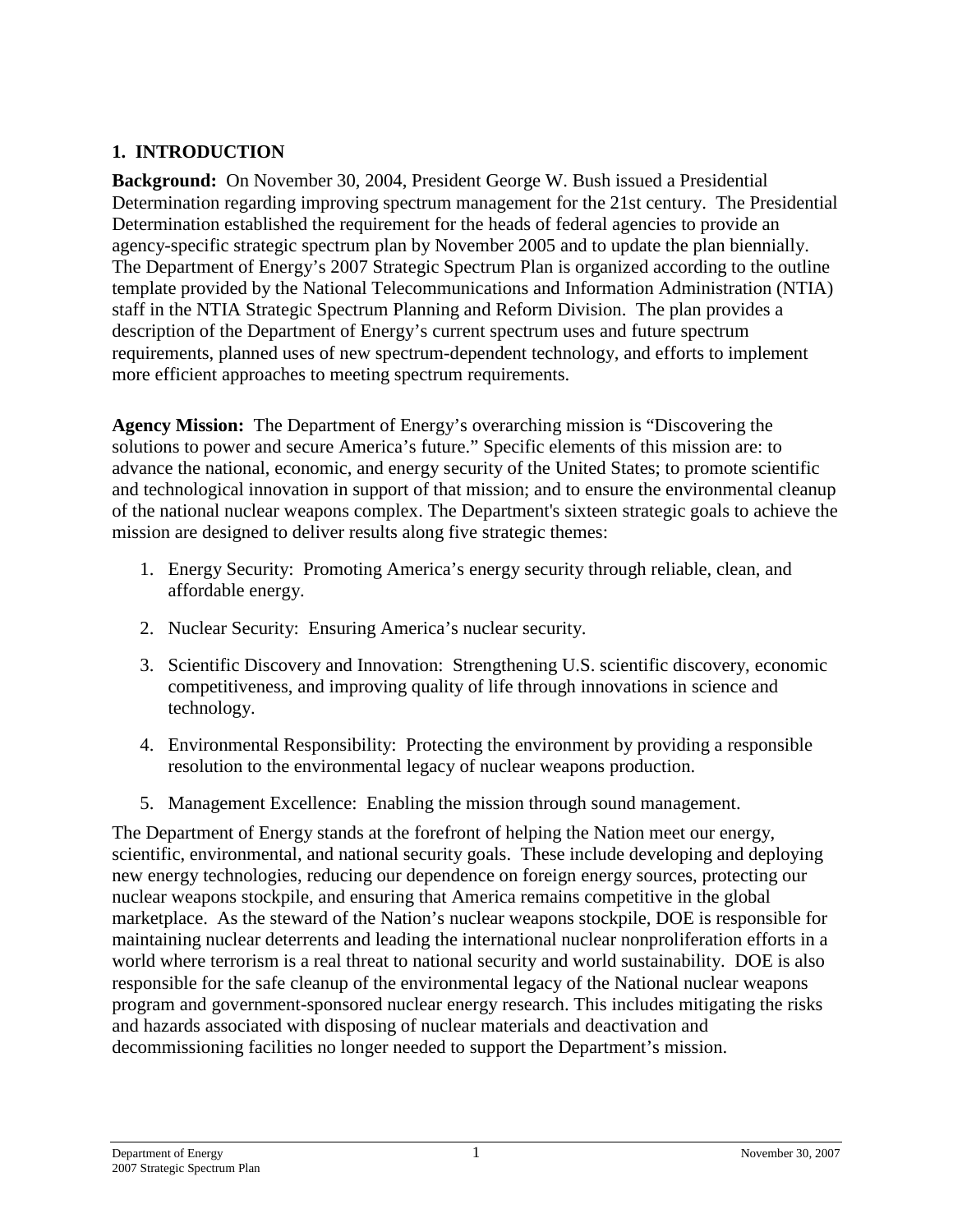<span id="page-5-0"></span>**Strategic Vision for Spectrum Management:** The Department of Energy's strategic vision for spectrum management is that federal spectrum resources will be prudently used, federal spectrum management processes will be effectively conducted, and NTIA certifications for DOE spectrum-dependent systems be fully documented.

DOE has the following three Spectrum Management goals:

- 1. Improve spectrum management at DOE by 1) publishing a DOE Spectrum Management guidance document, 2) improving planning for future spectrum requirements, and 3) facilitating an integrated management approach through the DOE Spectrum Management Program.
- 2. Integrate spectrum management into Departmental EA by 1) ensuring spectrum investments are in line with the Department's strategic goals and target architecture and 2) evaluating and improving the capital planning and investment control process for spectrum management.
- 3. Improve interoperability, spectrum resource sharing, and spectrum support for emergency planning by 1) further developing interoperability capabilities and 2) increasing sharing of spectrum and telecommunications assets within the Department, among other federal departments, and with state, local, and energy sector partners.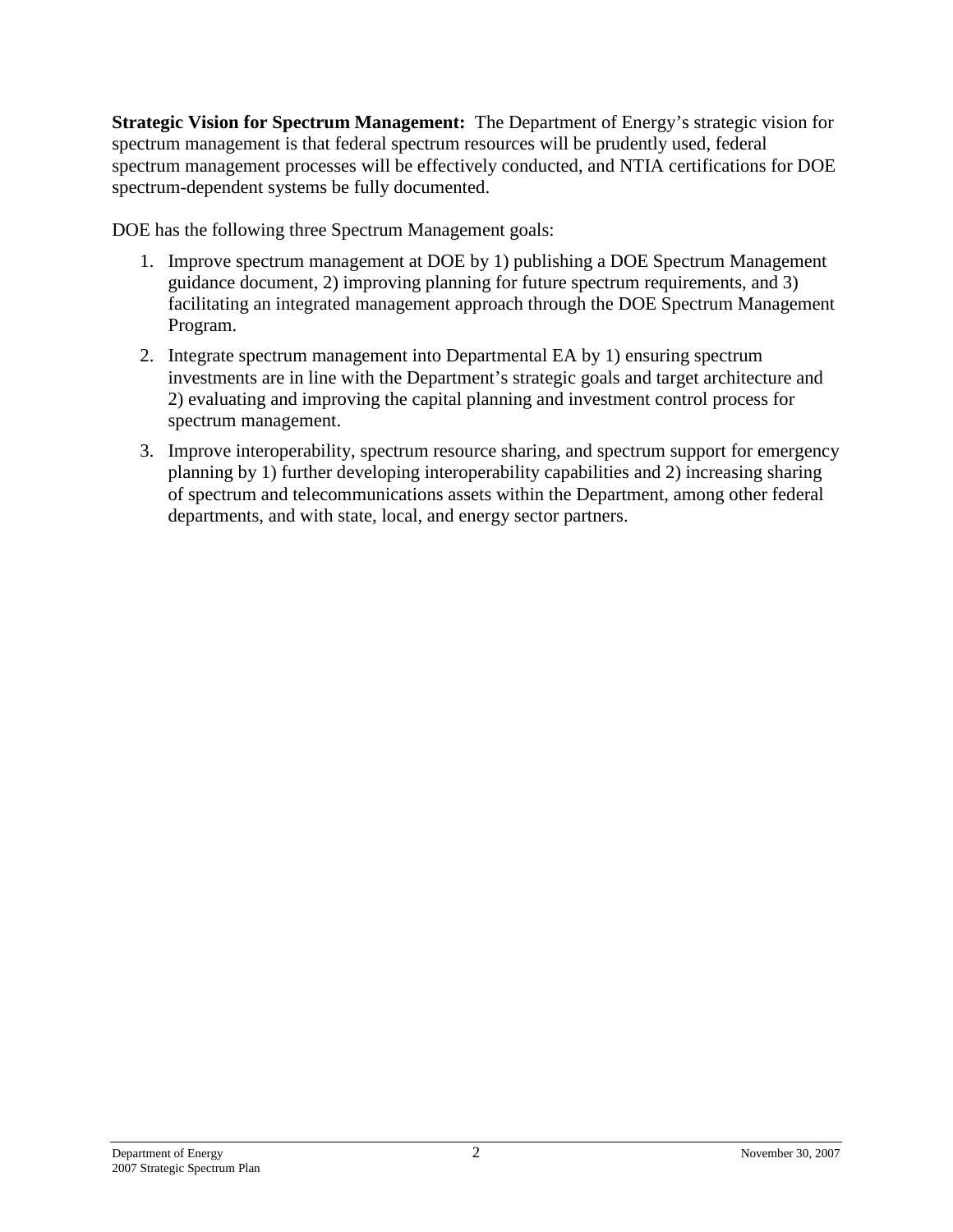## <span id="page-6-0"></span>**2. EXECUTIVE SUMMARY**

- <span id="page-6-1"></span>2.1. Key spectrum requirements: The Department of Energy (DOE) has an investment in spectrum dependent assets that is well over \$1 billion. This investment is in Governmentowned, radio communication equipment and other spectrum dependent systems that employ over 8,300 Government allocated frequency assignments. The largest portion (85%) of DOE's frequency assignments fall into the two areas of Land Mobile Radio (LMR) systems and fixed microwave point-to-point radio systems. DOE also uses frequency assignments to support radars, unmanned airborne vehicles, unmanned ground vehicles, and sensors.
- <span id="page-6-2"></span>2.2. Summary of trends in spectrum use: There are several major trends in DOE's primary uses of spectrum. DOE is engaged in a major congressionally mandated effort to relocate all systems out of the 1710 – 1755 MHz band into alternate bands or alternate solutions. DOE will be relocating approximately 596 frequency assignments under this effort. Most of the 596 frequency assignments support fixed point-to-point microwave systems. These systems will primarily be relocated to either the 4400 – 4940 MHz band or the 7125 – 8500 MHz band. The other trend for DOE spectrum relates to Land Mobile Radio systems where DOE sites and facilities around the country have made significant progress in implementing "trunking" systems that enable sharing of spectrum resources among federal agencies and also in implementing narrowband radios that enable improved spectrum efficiency. The Department's future spectrum needs will be driven by missioninfluenced requirements, policy-mandated requirements, and responses to technology and new service advancements. DOE anticipates the need for upgrading or purchasing new systems or equipment to support land mobile radio, ultra high frequency data and voice, microwave, satellite, supervisory control and data acquisition, radar, ultra wideband, and radio frequency identification.
- <span id="page-6-3"></span>2.3. Summary of strategies for meeting spectrum requirements and successes in implementing more efficient spectrum approaches (e.g., technologies, policies, and/or procedures): DOE has been aggressively pursuing the implementation of narrowband (i.e., 12.5 KHz channels) in both the  $162 - 174$  MHz (VHF) band and the  $406 - 420$  MHz (UHF) band, as mandated by the NTIA Manual of Regulations and Procedures for Federal Radio Frequency Management, paragraphs 4.3.7 and 4.3.9. Most of DOE's sites have completed the implementation of narrowband capabilities and only a few systems remain to be transitioned off of the legacy wideband (i.e., 25 KHz or wider) channels.
- <span id="page-6-4"></span>2.4. Summary of DOE spectrum management and capital planning goals, objectives, and accomplishments:
	- The November 30, 2004 Executive Memorandum provided direction to agencies to "implement a formal process to evaluate their proposed needs for spectrum." Under the DOE Office of the Chief Information Officer (OCIO), spectrum management has been incorporated into the DOE Enterprise Architecture. As such, spectrum is included in the Enterprise Architecture – Capital Planning and Investment Control (EA-CPIC) reviews of the Information Technology Portfolio.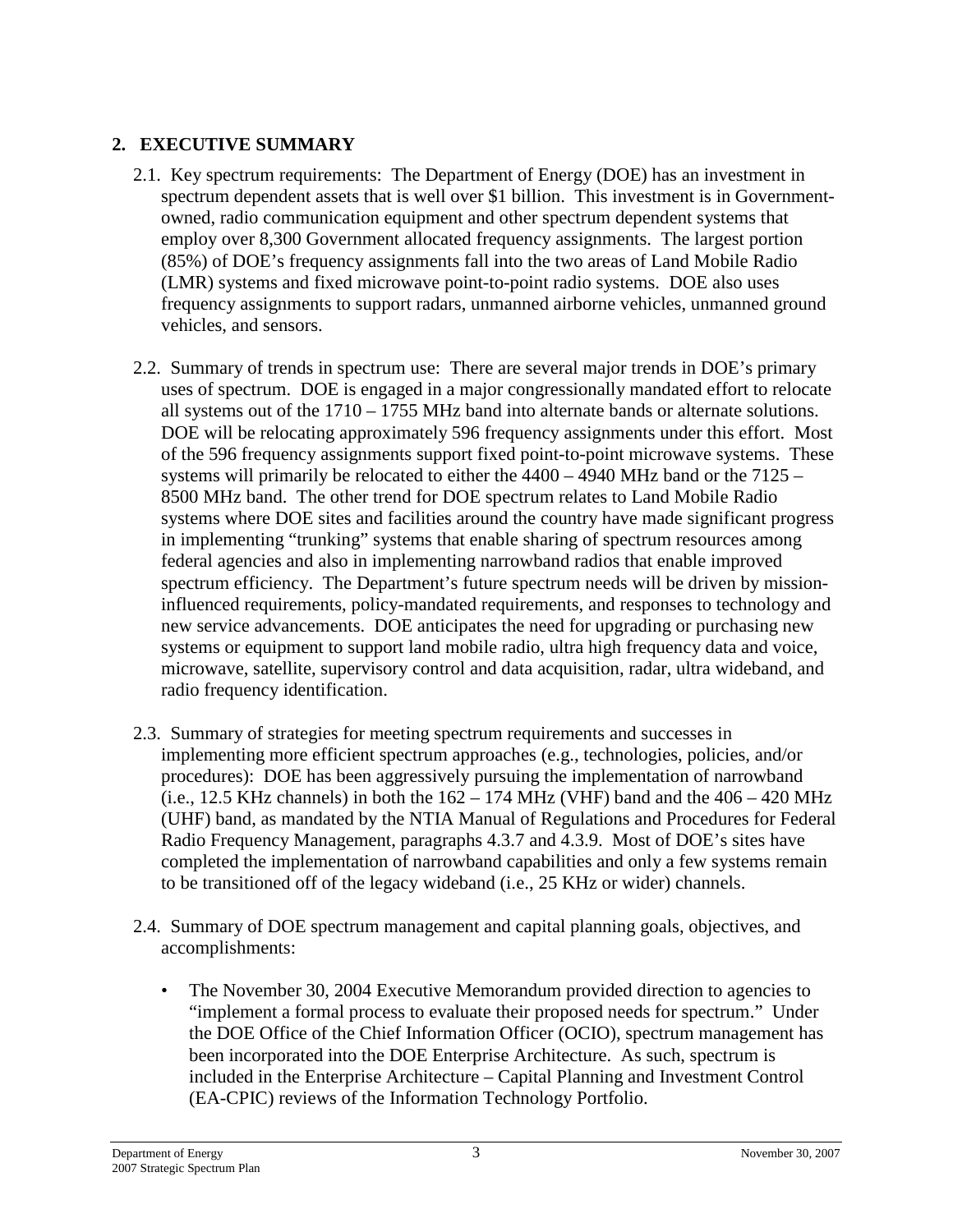- DOE programs that either acquire new spectrum-dependent systems or plan major upgrades/expansions of existing spectrum-dependent systems submit spectrum certification documentation for review and assessment to the DOE Headquarters Spectrum Management program. The review includes an evaluation with respect to the system's spectrum efficiency attributes. System configurations or approaches that are not consistent with efficient use of spectrum resources are addressed with the sponsoring DOE field organization and must be justified before the certification proposal is submitted to the NTIA IRAC Spectrum Planning Subcommittee.
- DOE is updating the Department's Information Technology Management policy (DOE Order 200.1) to incorporate the formal responsibilities of the CIO for federal spectrum management. The updated policy will be complemented with the revision of the DOE Radio Services Procedural Guide (RSPG). The RSPG describes federal spectrum management responsibilities for all DOE organizations employing spectrum and will be revised to incorporate guidance from OMB Circular A-11 regarding NTIA certification of spectrum dependent systems.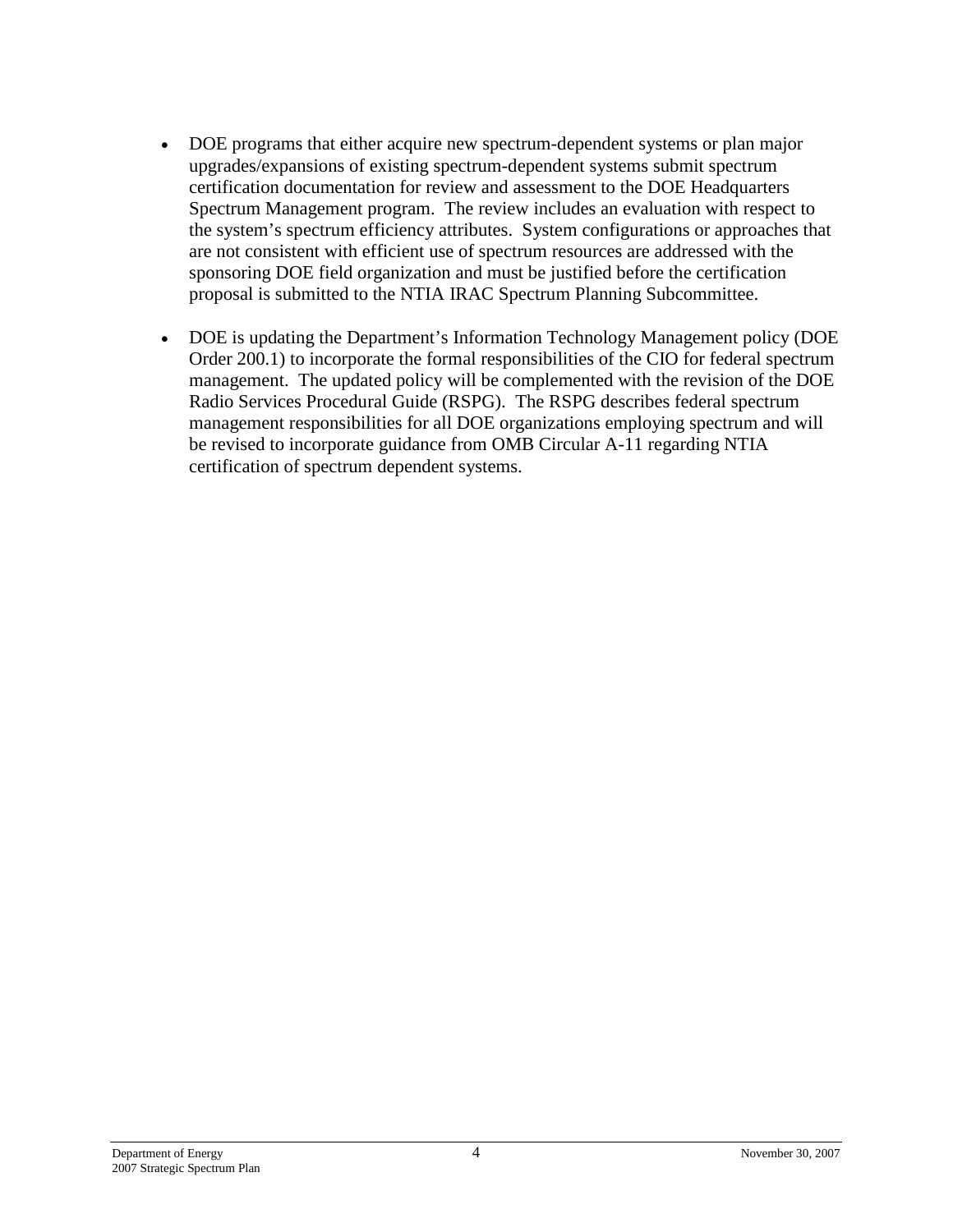# <span id="page-8-0"></span>**3. CURRENT SPECTRUM USE BY THE DEPARTMENT OF ENERGY**

The Department of Energy owns and operates a myriad of radio communication systems and other spectrum-dependent systems in support of DOE's missions. These systems include pointto-point microwave systems that support data and voice transmissions across long distances for DOE's Power Marketing Administrations (PMA's), land mobile radio (LMR) networks that provide voice communications for DOE's mobile workforce, unmanned ground and aerial platforms, remote controlled cranes for handling hazardous nuclear materials, and several types of radar systems. At the current time DOE holds more than 8,300 distinct Government frequency assignments to operate these various systems across the country. This section provides a description of DOE's current frequency usage by DOE mission area and also by the major system types. DOE mission areas are explained in more detail in Section 8.

The information presented within this section is based on data contained in the National Telecommunications and Information Administration's (NTIA) Government Master File (GMF), which contains frequency assignment information for all government agencies. The September 2007 edition of the GMF was used as the baseline.

Figure 3-1 illustrates the proportion of DOE's 8,300 frequency assignments that are employed by each of the different DOE mission areas. The Management Excellence strategic theme is incorporated within the percentages of the DOE mission areas.



## **Figure 3-1: Percentage of Frequency Assignments by Mission Area**

The DOE frequency assignments documented in the September 2007 edition of the GMF can be associated with 21 DOE entities or organizations that use Government-allocated frequencies to support DOE operations. Table 3-1 identifies the primary communications functions that DOE supports within each of the general segments of the radio frequency spectrum.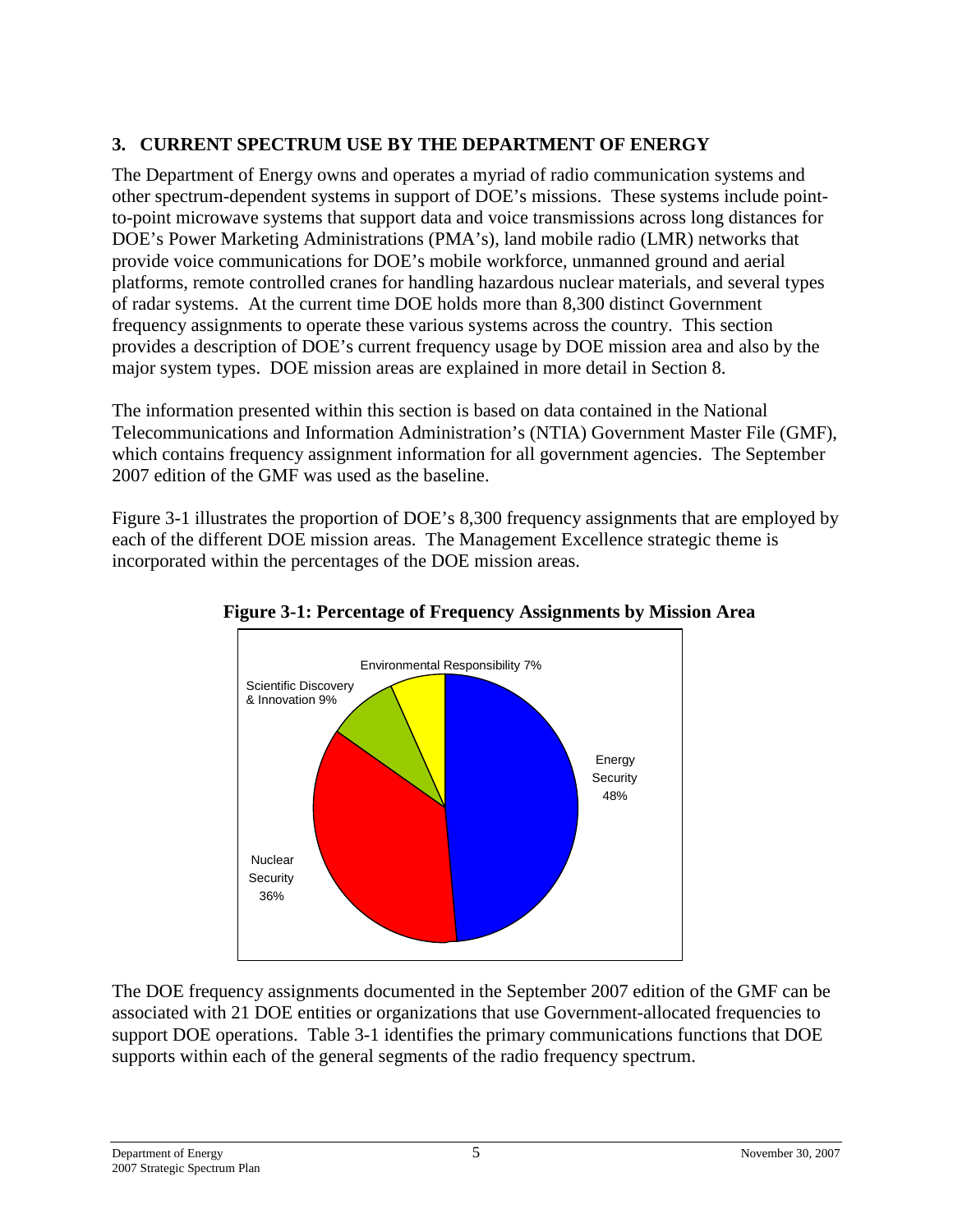| <b>Frequency Band</b>                                  |  | <b>Use</b>                                |             |           |                  |           |  |  |
|--------------------------------------------------------|--|-------------------------------------------|-------------|-----------|------------------|-----------|--|--|
|                                                        |  | Communications<br><b>Distance</b><br>Long | <b>LMIR</b> | Satellite | <b>Telemetry</b> | Microwave |  |  |
| Below 3 MHz                                            |  |                                           |             |           |                  |           |  |  |
| High Frequency (HF) (3 MHz-30 MHz)                     |  |                                           |             |           |                  |           |  |  |
| Very High Frequency (VHF) (30 MHz-300 MHz)             |  |                                           |             |           |                  |           |  |  |
| Ultra High Frequency (UHF) (300 MHz-3 gigahertz [GHz]) |  |                                           |             |           |                  |           |  |  |
| Above 3 GHz                                            |  |                                           |             |           |                  |           |  |  |

**Table 3-1: Spectrum Uses by Frequency Band**

Figure 3-2 below identifies the percentages of DOE assignments that are employed within these five general bands or segments. Of the frequency assignments represented in Figure 3-2, it can be seen that the majority (i.e., VHF, UHF, and Above 3 GHz) are used for LMR and microwave links, with 27.2 percent of the assignments in the VHF band and 37.3 percent in the UHF band.



**Figure 3-2: Frequency Assignment Percentages by Band**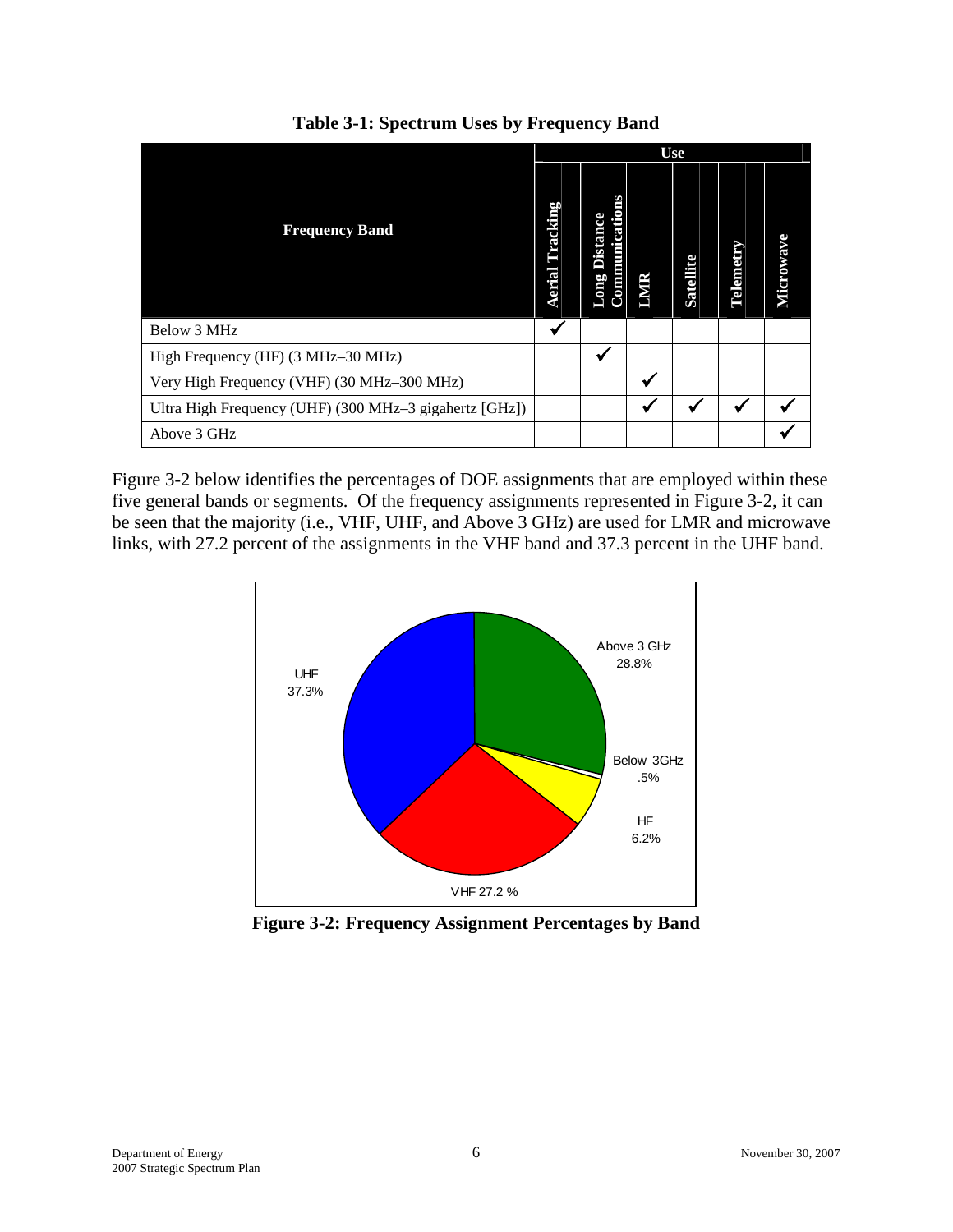Table 3-2 below provides specific quantities of frequency assignments used by each of the 21 DOE entities for the five general bands.

| <b>Office</b>                                      | <b>Below</b><br>3 MHz | HR             | <b>VHF</b> | UHR            | <b>Above</b><br>3 GHz | <b>TOTAL</b>   |
|----------------------------------------------------|-----------------------|----------------|------------|----------------|-----------------------|----------------|
| <b>Albany Research Center</b>                      |                       |                | 8          |                |                       | 8              |
| Albuquerque Operations Office                      | 10                    | 130            | 190        | 586            | 99                    | 1,015          |
| <b>Bonneville Power Administration</b><br>(BPA)    |                       | $\overline{2}$ | 442        | 291            | 866                   | 1601           |
| Chicago Operation Office                           | $\overline{2}$        | 30             | 150        | 122            | 16                    | 320            |
| <b>DOE</b> Headquarters                            | 5                     | 43             | 85         | 23             | 8                     | 164            |
| Idaho Operations Office                            | $\mathbf{1}$          |                | 35         | 90             | 21                    | 147            |
| <b>Federal Energy Technology</b><br>Center (FETC)  |                       |                |            | 33             | $\overline{2}$        | 35             |
| Nevada Operations Office                           | $\mathbf{1}$          | 23             | 112        | 194            | 146                   | 476            |
| National Nuclear Security<br>Administration (NNSA) |                       |                |            | $\overline{2}$ |                       | $\overline{2}$ |
| <b>NNSA Service Center</b>                         | 10                    | 157            | 183        | 525            | 166                   | 1,041          |
| Oak Ridge Operations Office                        | $\mathbf{1}$          | 8              | 19         | 185            | $\overline{2}$        | 215            |
| <b>Oakland Operations Office</b>                   |                       | 30             | 69         | 132            | 40                    | 271            |
| Ohio Field Office                                  |                       | $\mathbf{1}$   |            | $\overline{2}$ |                       | 3              |
| <b>Pittsburgh Naval Reactors</b>                   |                       |                | 33         | 17             |                       | 50             |
| <b>Richland Operations Office</b>                  | 3                     | 31             | 120        | 67             |                       | 221            |
| Rocky Flats Field Office                           |                       |                | 13         | 24             | $\overline{4}$        | 41             |
| Savannah River Operations Office                   | 3                     | 49             | 80         | 76             | 3                     | 211            |
| <b>Schenectady Naval Reactors</b>                  |                       |                | 14         | 16             |                       | 30             |
| Southwestern Power<br>Administration (SWPA)        |                       |                | 125        | 106            | 152                   | 383            |
| Strategic Petroleum Reserve                        |                       | 3              | 91         | 20             | $\overline{2}$        | 116            |
| Western Area Power<br>Administration (WAPA)        |                       |                | 413        | 555            | 876                   | 1,844          |
| Miscellaneous                                      | 3                     | 11             | 90         | 46             | $\overline{7}$        | 157            |
| <b>TOTAL</b>                                       | 39                    | 518            | 2,272      | 3,112          | 2,410                 | 8,351          |

**Table 3-2: Frequency Assignments by Office and Type**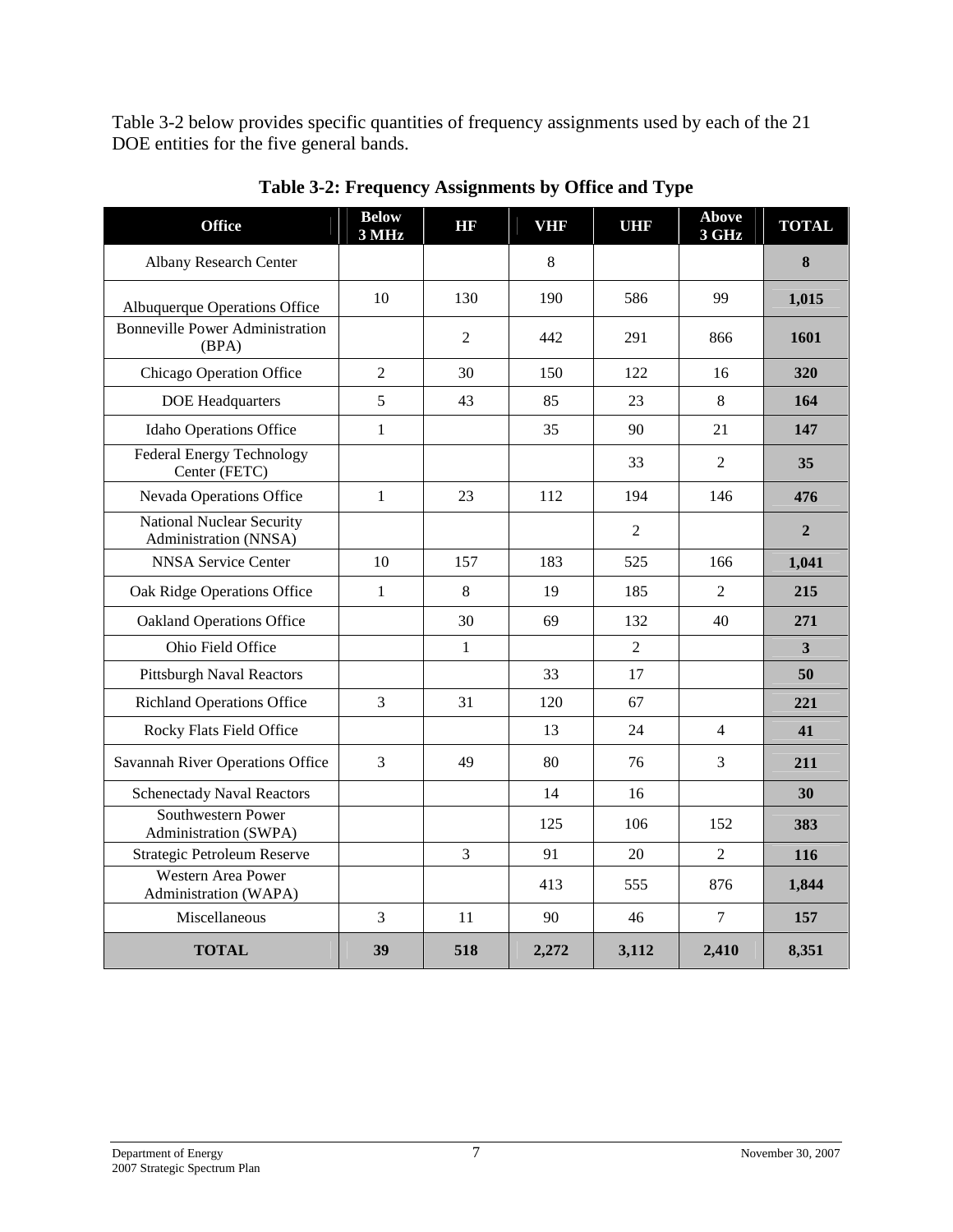Table 3-3 below provides another perspective on DOE frequency usage by showing the number of assignments within each of 11 allocated frequency bands that are fairly commonly used by Government agencies. In addition to the number of DOE assignments, the table indicates the DOE entities with the most assignments in each band, and the primary type of system using the band.

| <b>Frequency</b>  | No. of<br><b>Assignments</b> | <b>Most Common Offices</b>                                                      | <b>Type of</b><br><b>System</b> |
|-------------------|------------------------------|---------------------------------------------------------------------------------|---------------------------------|
| 162.01-173.4 MHz  | 1713                         | WAPA, BPA                                                                       | <b>LMR</b>                      |
| 406–410 MHz       | 608                          | NNSA Service Center, Nevada Operations Office                                   | LMR                             |
| 410-420 MHz       | 1,022                        | NNSA Service Center, Nevada Operations Office,<br>Albuquerque Operations Office | <b>LMR</b>                      |
| 932–944 MHz       | 259                          | BPA, WAPA                                                                       | LMR                             |
| 1710–1755 MHz     | 213                          | WAPA, BPA                                                                       | Microwave                       |
| 1755–1850 MHz     | 378                          | WAPA, BPA                                                                       | Microwave                       |
| 2200–2290 MHz     | 207                          | NNSA Service Center                                                             | Microwave                       |
| $7.3 - 7.45$ GHz  | 256                          | WAPA, BPA                                                                       | Microwave                       |
| $7.55 - 7.75$ GHz | 569                          | BPA, WAPA                                                                       | Microwave                       |
| $7.75 - 7.9$ GHz  | 274                          | BPA, WAPA                                                                       | Microwave                       |
| 8.025-8.175 GHz   | 260                          | BPA, WAPA                                                                       | Microwave                       |
| $8.215 - 8.4$ GHz | 275                          | BPA, WAPA                                                                       | Microwave                       |

**Table 3-3: Most Commonly Assigned Frequency Bands**

The remainder of this section discusses DOE's current spectrum usage according to each mission area. Each subsection identifies the offices and administrations that hold spectrum assignments and discusses the use of the spectrum. Additionally, unique requirements and current asset sharing arrangements are included when applicable.

# <span id="page-11-0"></span>**3.1 Spectrum Supporting the Energy Security Mission Area**

The Energy Security Mission Area protects national and economic security by promoting a diverse supply and delivery of reliable, affordable, and environmentally sound energy. DOE uses 3,987 assignments or almost half of its spectrum assignments to support the Energy Security Mission Area. DOE's primary entities using spectrum in support of the Energy Security Mission Area are the power marketing administrations which include BPA, SWPA and WAPA. The Albany Research Center, FETC, and the Strategic Petroleum Reserve are also included in the Energy Security Mission Area but use much fewer assignments (e.g., 159 total) than the power marketing administrations. Of the DOE Energy Security entities, BPA and WAPA hold the largest number of spectrum assignments (3,445 collectively). Figure 3-3 shows the distribution of DOE assignments supporting the Energy Security Mission Area among the three identified power marketing administrations.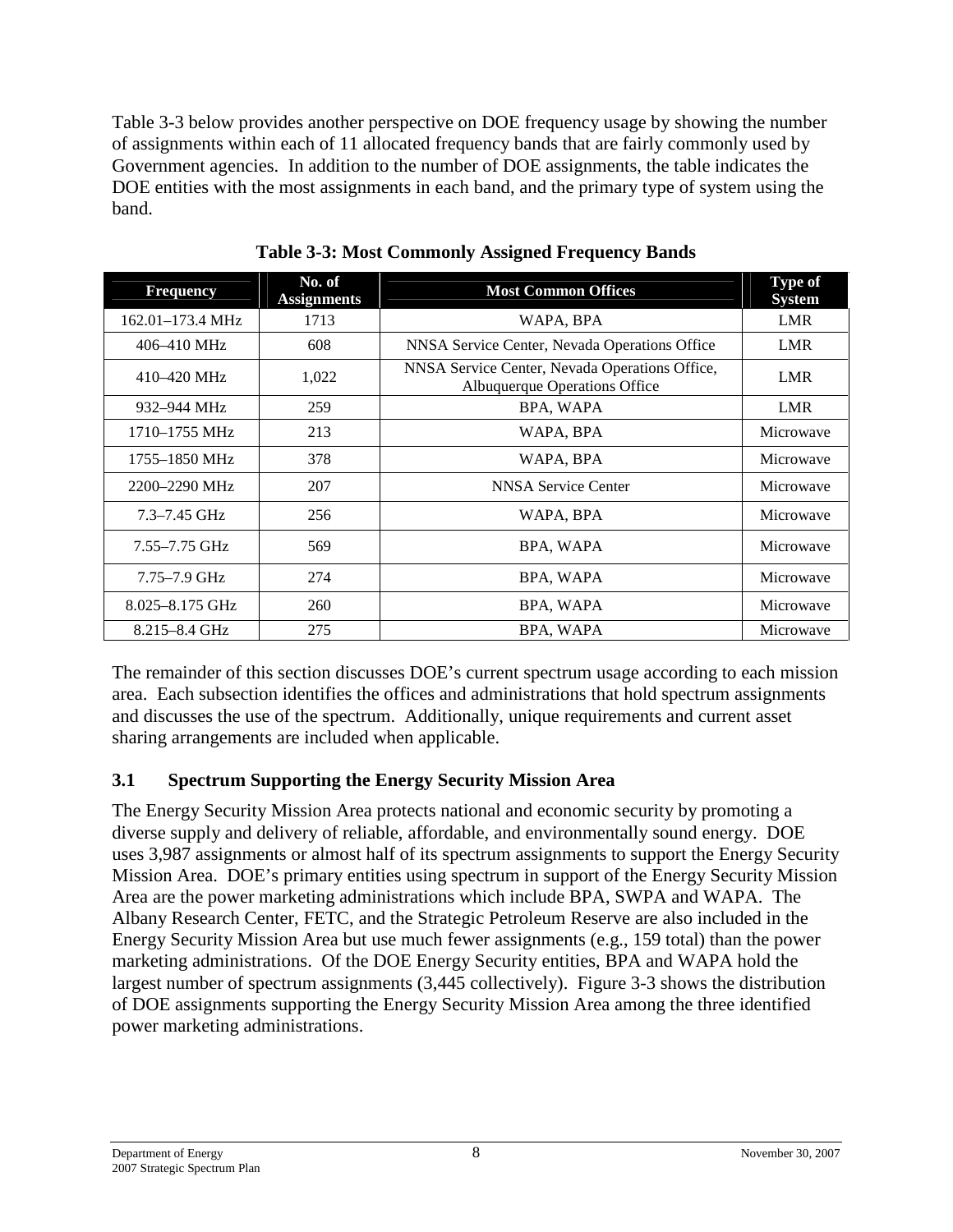

**Figure 3-3: Spectrum Supporting the Energy Security Mission Area by PMA**

## <span id="page-12-0"></span>**3.1.1 Bonneville Power Administration (BPA)**

BPA uses the majority of its spectrum assignments for LMR and point-to-point microwave links. BPA employs  $437$  VHF ( $162 - 174$  MHz) frequency assignments to support a 66repeater/remote base site voice LMR system that provides service to more than 1,000 users. This LMR system supports power operations and maintenance. Point-to-point applications use UHF links in the UHF bands (406-410 MHZ, 410-420 MHz, 932-944 MHz), and microwave links to support power operations and maintenance activities. BPA has examined using other technologies, such as commercial cellular and satellite communications to meet its power operations and communications needs, but these technologies do not currently provide the reliability, availability, and ease of control needed to support BPA's mission requirements.

BPA also has extensive point-to-point microwave networks that are integrated with fiber optics and cable systems to support long-haul connectivity for power operations and maintenance. Table 3-4 shows the number, general geographical location, and general band of operation for these microwave links.

| <b>Frequency Band</b> | Location                           | <b>Number</b> |
|-----------------------|------------------------------------|---------------|
| 2 GHz                 | Washington, Oregon, Idaho, Montana | 115           |
| 4 GHz                 | Washington, Montana                | 14            |
| 6 GHz                 | Washington, Oregon, Idaho          |               |
| 7 GHz and 8 GHz       | Washington, Oregon, Idaho, Montana | 844           |

**Table 3-4: BPA Microwave Links**

BPA has considered using other technologies or commercially owned assets as a replacement for these microwave systems. However, the limited availability of commercially owned fiber and commercial microwave links makes these services an unrealistic option. Federal power marketing administrations, as well as all major utilities, typically require the use of privatelyowned communications for critical power system operation in order to insure the reliability of operational telecommunications and electric power transmission systems. BPA has pursued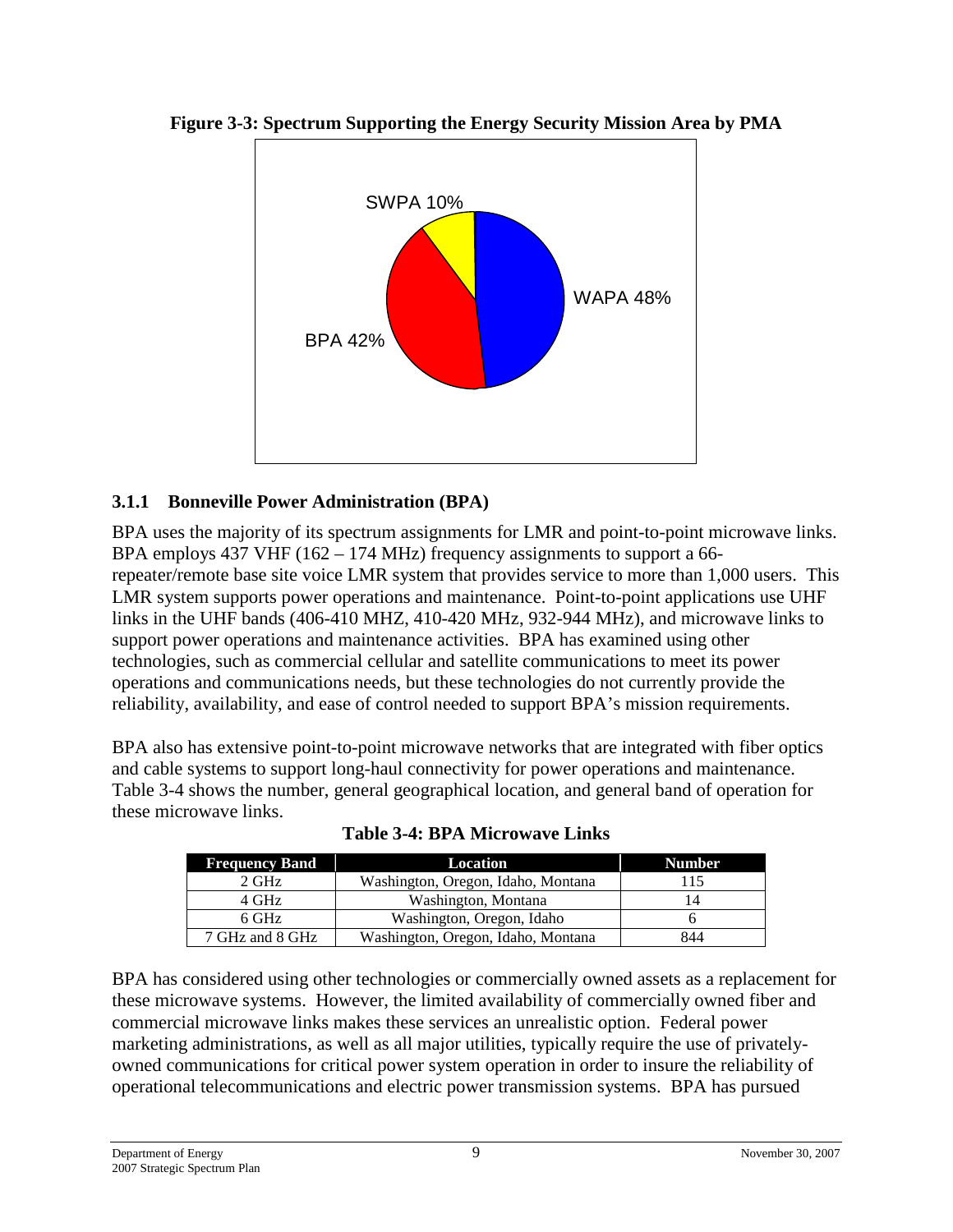government-owned fiber to replace many microwave links; however, microwave links are still the best alternative when fiber is not physically or economically practical.

# <span id="page-13-0"></span>**3.1.2 Western Area Power Administration (WAPA)**

WAPA uses most of its spectrum assignments for LMR systems and point-to-point microwave links in a similar manner to BPA. Because of the large geographic size of WAPA's area of responsibility, its LMR networks have been split into four regions, with 413 VHF frequency assignments supporting four separate voice LMR networks used for power operations and maintenance. WAPA has examined the potential use of other technologies, such as commercial cellular providers and push-to-talk devices, in place of its LMR systems. Service unreliability, unavailability in remote areas, and lack of dispatcher control were cited as reasons for not adopting these technologies.

WAPA also owns numerous point-to-point UHF and microwave links to support power operations and maintenance activities. These links operate in the 400 MHz, 900 MHz, 2 GHz, 6 GHz, 7 GHz, and 8 GHz frequency bands. Table 3-5 provides a breakdown of WAPA sites or frequencies by region and state location.

| Region<br>Location        |                                                                   | <b>Number</b> |
|---------------------------|-------------------------------------------------------------------|---------------|
| <b>Desert Southwest</b>   | Arizona, Nevada, Southern California                              | 237           |
| Rocky Mountain            | Colorado, New Mexico, Utah, Wyoming,<br><b>Nebraska</b>           | 780           |
| Sierra Nevada             | Northern California                                               | 45            |
| <b>Upper Great Plains</b> | Montana, North Dakota, South Dakota, Iowa,<br>Minnesota, Nebraska | 364           |

**Table 3-5: WAPA Microwave Links**

WAPA has also considered using other technologies or commercially owned assets to replace its microwave links. Several links have been replaced by government-owned fiber. Commercially owned fiber and microwave links were also considered, but limited availability and the unreliability of the transmission medium were cited as reasons for not using these services.

# <span id="page-13-1"></span>**3.2 Spectrum Supporting the Nuclear Security Mission Area**

Spectrum that is used to protect our national security by applying advanced science and nuclear technology to the Nation's defense falls under the Nuclear Security Mission Area. More than 36 percent (2,989 assignments) of the Department's spectrum assignment assets support this mission area. Entities holding these spectrum assignments include the NNSA, Nevada Operations Office, DOE Headquarters Security, Albuquerque Operations Office, Pittsburgh Naval Reactors, Savannah River Operations Office, and Schenectady Naval Reactors. Of these entities, the NNSA Service Center and the Nevada Operations Office hold the greatest number of assignments. Figure 3-4 provides a depiction of the distribution of these assignments by major Nuclear Security field organization.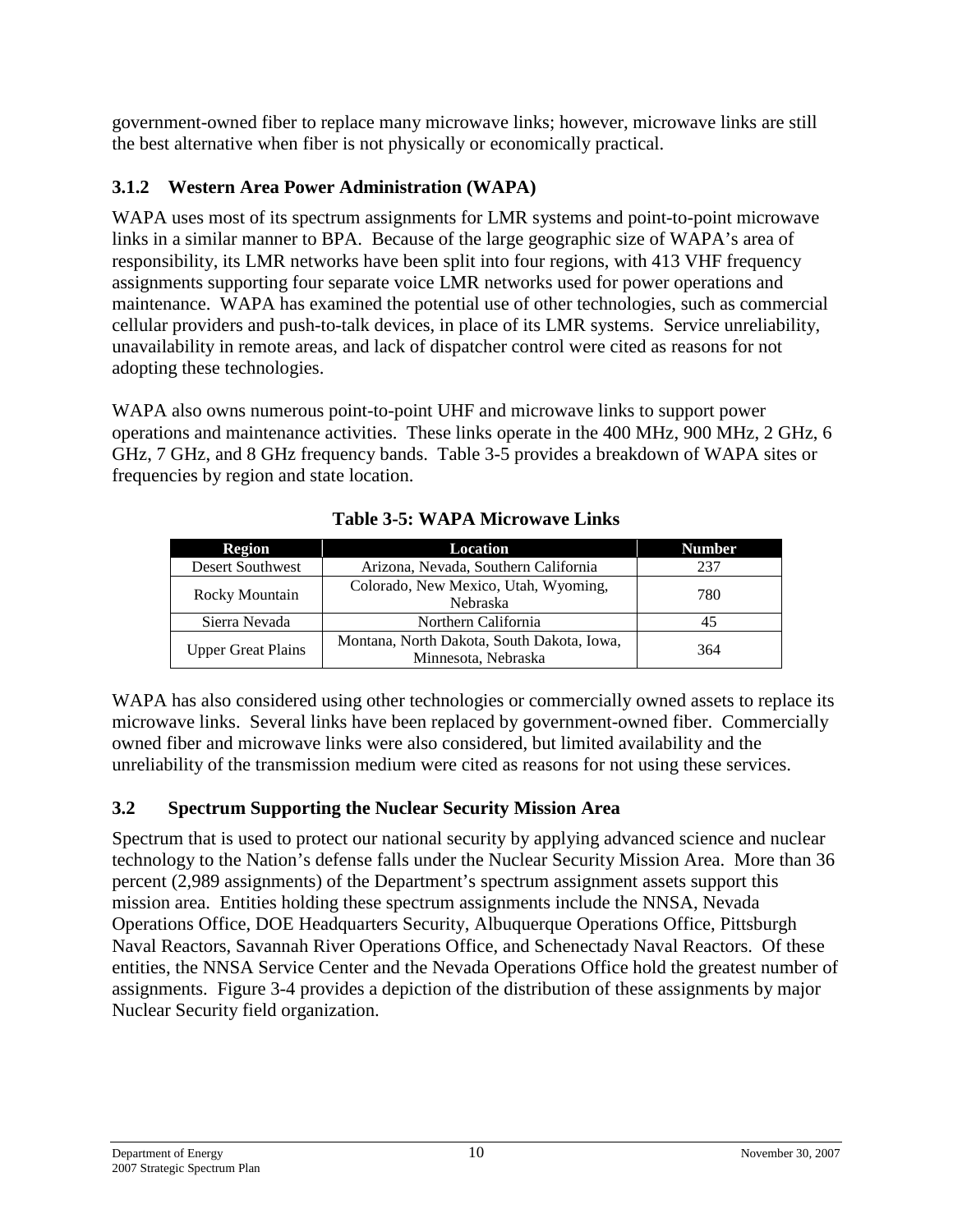

#### **Figure 3-4: Spectrum Supporting the Nuclear Security Mission Area by Office**

#### <span id="page-14-0"></span>**3.2.1 NNSA Service Center**

The NNSA Service Center oversees the spectral assets of several national laboratories and area offices. These include the Lawrence Livermore National Laboratory, Los Alamos National Laboratory, Sandia National Laboratory, and the Amarillo Area Office. About 40 percent of these spectrum assignments are used to support LMR systems at the laboratories and field offices. Most of these LMR systems use spectrum in the UHF bands  $(406 - 410 \text{ MHz and } 410 -$ 420 MHz). Approximately 10 percent of the assignments are used for airborne and space telemetry in the 2200–2290 MHz band to track radioactive waste as it is moved across the country. The remainder of the NNSA Service Center assignments are for uses that include HF voice networks, microwave links, satellite communications, and research purposes. Figure 3-5 provides an indication of the proportion of NNSA Service Center assignments according to their major category of use.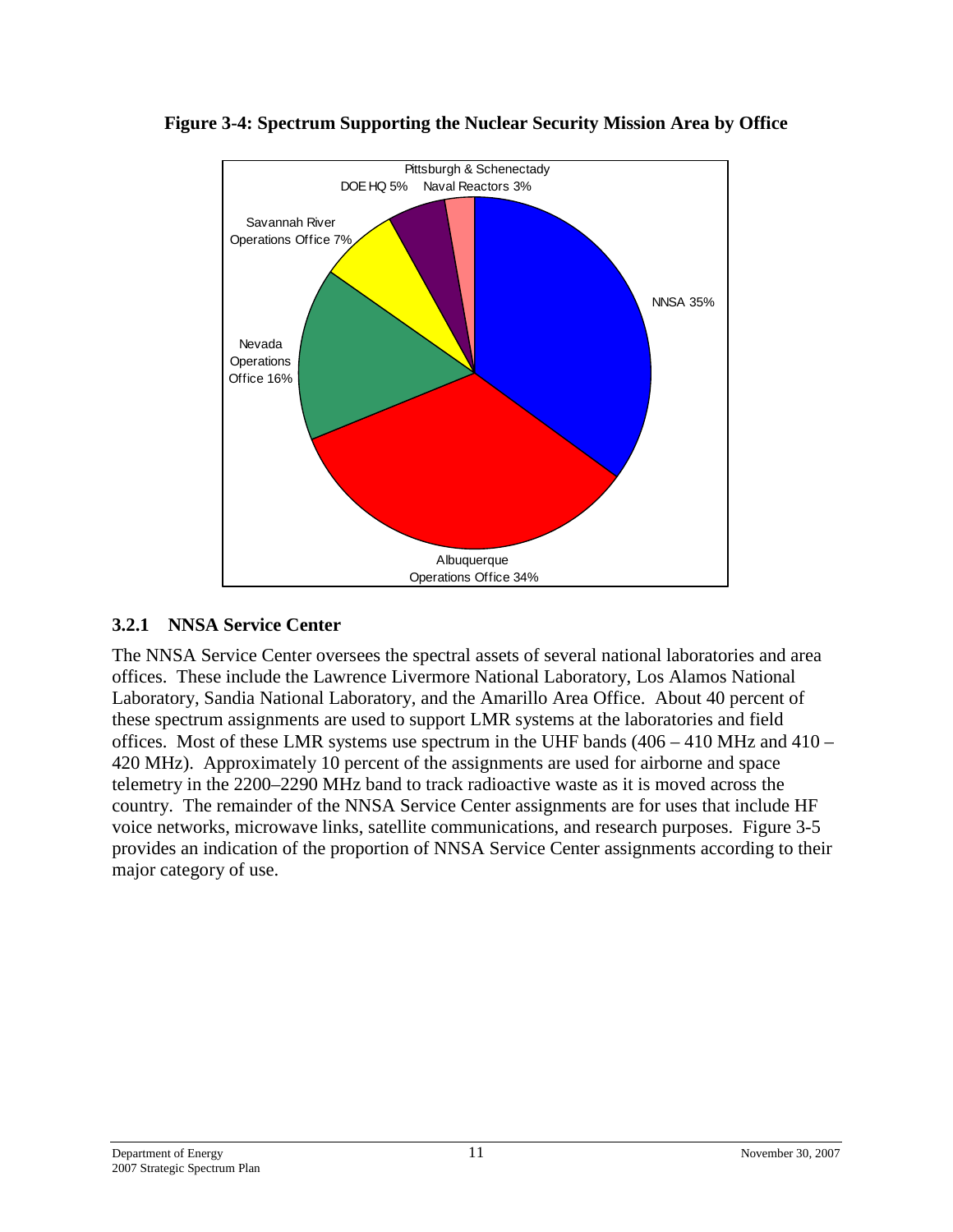

**Figure 3-5: NNSA Frequency Assignments by Usage**

Some of the DOE entities whose spectrum is managed by the NNSA Service Center share spectrum resources with other federal agencies and local public safety agencies. The Lawrence Livermore National Laboratory shares its UHF LMR system with the U.S. Army and serves as the Public Safety Answering Point for the system, dispatching all medical and fire responses for Alameda County, California. The Los Alamos National Laboratory shares its UHF LMR system with local public safety agencies and with the Department of the Interior's Bureau of Indian Affairs.

# <span id="page-15-0"></span>**3.2.2 Nevada Operations Office**

The Nevada Operations Office manages spectrum for the Nevada Test Site, the NNSA Las Vegas Campus, Yucca Mountain, and DOE assets located on Nellis Air Force Base (AFB). Slightly more than 50 percent of the frequency assignments are used for LMR communications. For example, a UHF LMR system provides voice communications to nearly 6,800 users at the Nevada Test Site and the NNSA Las Vegas Campus. Spectrum is also used for numerous other activities, including telemetry, microwave communications, and environmental quality monitoring at test sites.

The Nevada Operations Office has made numerous efforts to increase the efficiency of its spectrum use. In addition to sharing with the U.S. Air Force at Nellis AFB, the office shares spectrum resources for incident response with the National Park Service, U.S. Forest Service, and the Department of the Interior's Bureau of Land Management. The Nevada Operations Office has also considered using commercial services to replace some of its LMR systems, but the lack of sufficient encryption capabilities prevented a transition from government-controlled systems.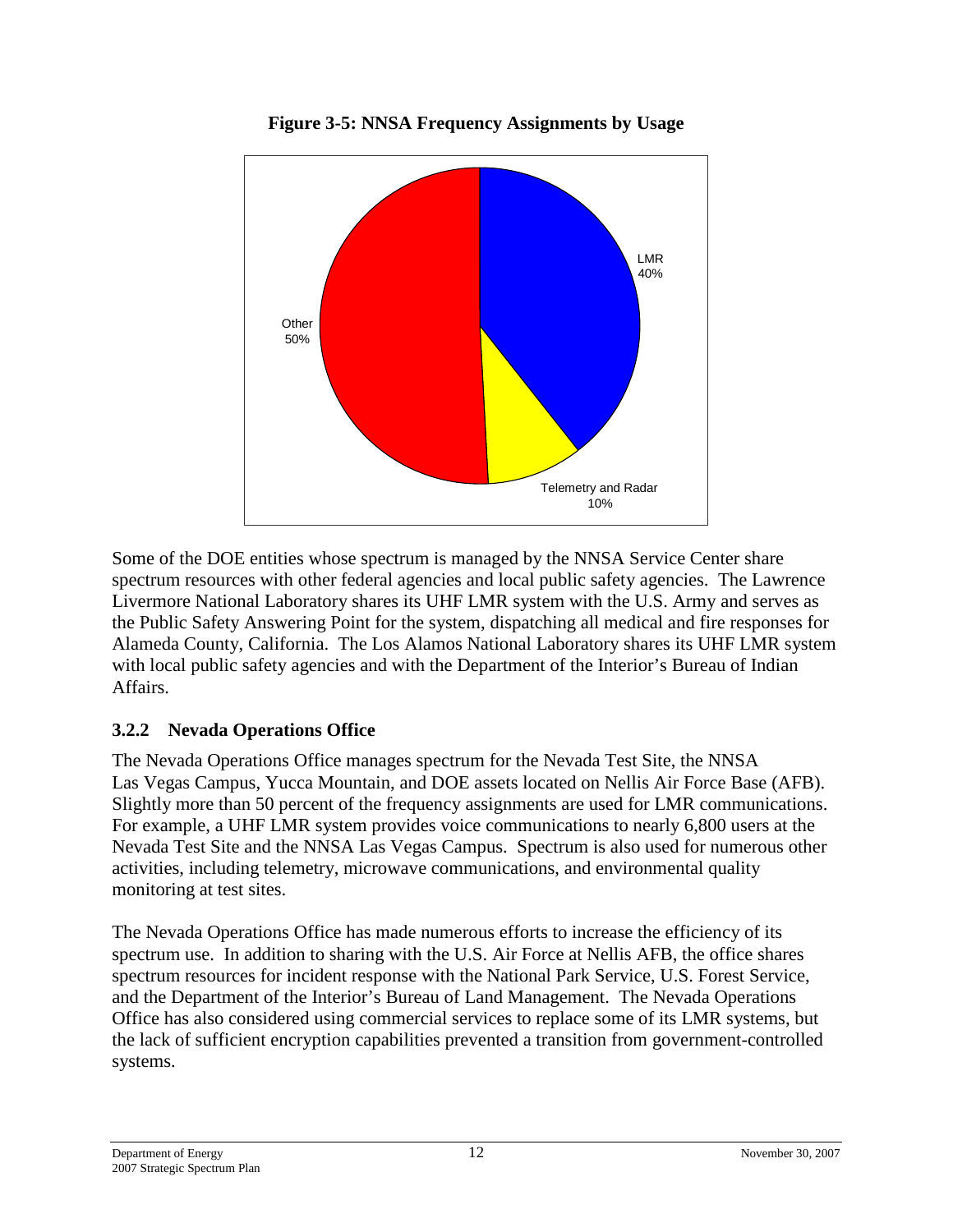#### <span id="page-16-0"></span>**3.3 Spectrum Supporting the Scientific Discovery and Innovation Mission Area**

Spectrum supporting activities that protect our national and economic security by providing world-class scientific research capacity and advancing scientific knowledge falls under the Scientific Discovery and Innovation Mission Area. More than 8 percent of the Department's spectrum assignment assets are used to support this mission area. Entities with spectrum assignments supporting the Science mission area are the Chicago Operations Office, the Idaho Operations Office, and the Oak Ridge Operations Office. As shown in Figure 3-6, the Chicago Operations Office employs the majority of these resources.



#### **Figure 3-6: Spectrum Supporting the Scientific Discovery and Innovation Mission Area by Office**

Most of these frequencies support LMR communications at the national laboratories and area offices or operations offices. Assignments are also used for a small number of microwave links, satellite communications, radar, and scientific instrumentation systems.

# <span id="page-16-1"></span>**3.4 Spectrum Supporting the Environmental Responsibility Mission Area**

Spectrum assets supporting the Environmental Responsibility are used to protect the environment by providing a responsible resolution to the environmental legacy of the cold war and by providing for the permanent disposal of the Nation's high-level radioactive waste. DOE uses 3.1 percent of its spectrum assignments to support this mission area. The Ohio Field Office, Richland Operations Office, and Rocky Flats Field Office hold assignments under this mission area. As seen in Figure 3-7, the Richland Operations Office holds most of the frequency assignments under this mission area.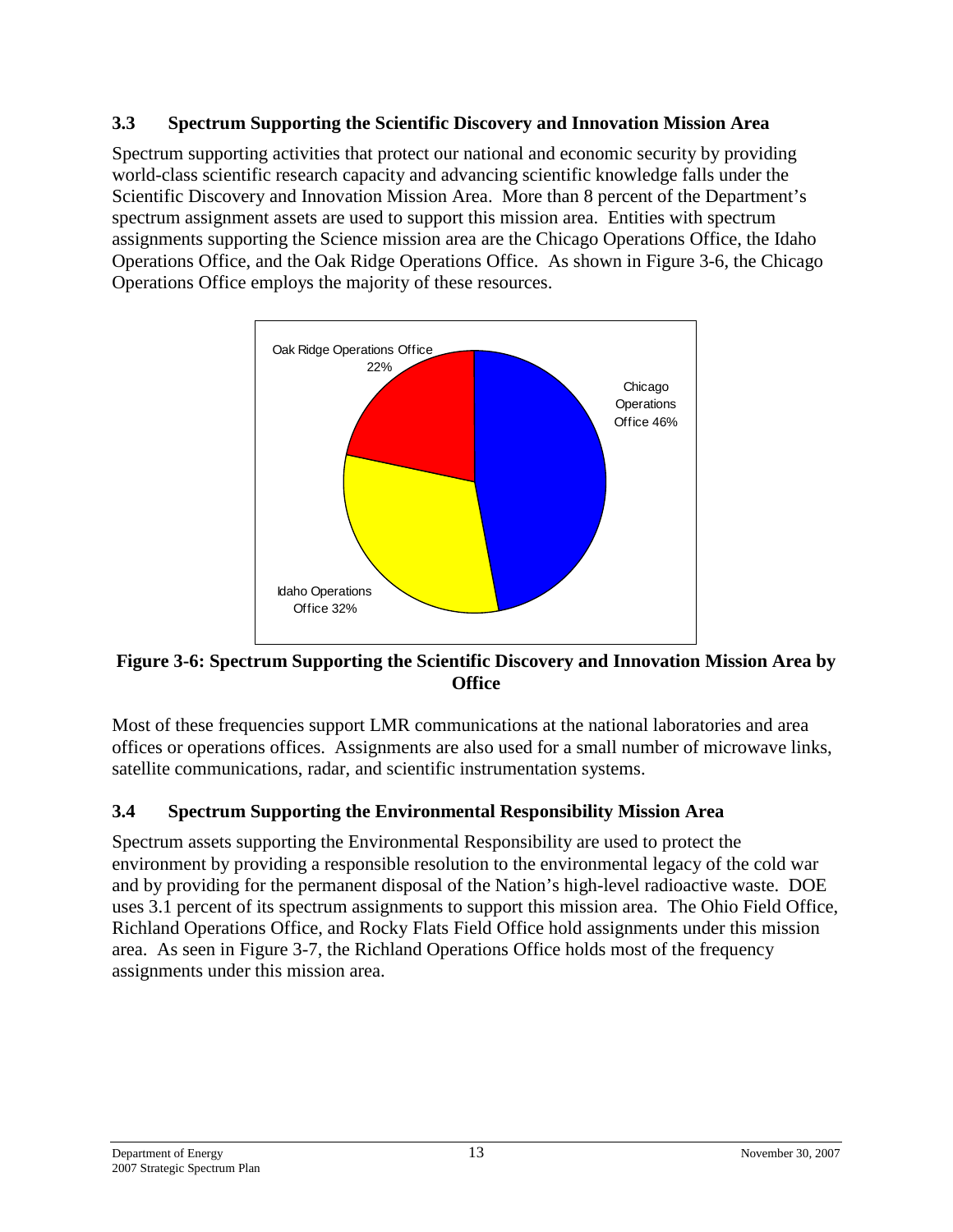

#### **Figure 3-7: Spectrum Supporting the Environmental Responsibility Mission Area by Office**

Nearly two-thirds of these frequency assignments are used for LMR systems at the cleanup sites, with the other assignments being used for satellite communications and HF communications.

## <span id="page-17-0"></span>**3.5 Interoperability**

In today's world, the ability for public safety agencies to be able to communicate via radiocommunication in emergency response situations is critical. Although not generally considered a public safety agency, DOE is a valuable participant in emergency response at a large number of its operating locations. This is very important since an incident could occur at or near a DOE facility. Therefore, it is imperative that personnel at DOE field offices be able to communicate with public safety first responders.

Many field offices have established relationships with state and local public safety agencies, including—

- The Fermi National Accelerator Laboratory has a separate Letter of Agreement with 11 state and local public safety agencies to operate on shared frequencies from DOE-owned onsite transmitters.
- The Argonne National Laboratory is transitioning to the Illinois state LMR system and serves as a Joint Operations Center (JOC) for the Chicago, Illinois, area.
- The Oak Ridge National Laboratory hosts mutual aid channels for local public safety agencies.
- The Los Alamos National Laboratory shares a UHF system with state and local public safety agencies.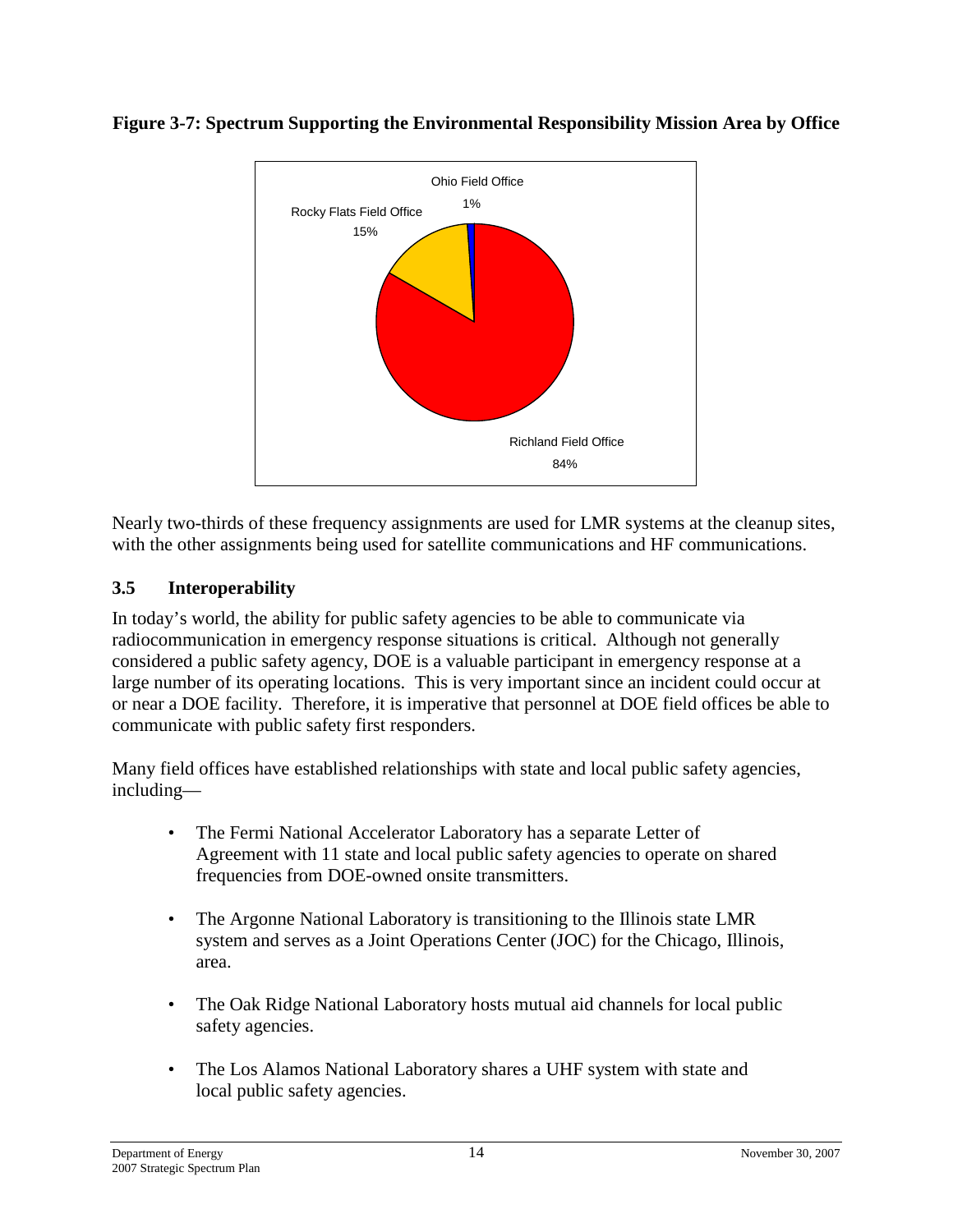- The Lawrence Livermore National Laboratory dispatches fire and medical responses for Alameda County, California.
- The Brookhaven National Laboratory has letters of agreement with the local police department and the county fire department to allow them to transmit on DOE-owned equipment during emergencies and mutual aid situations.

Additionally, many field offices noted that they are using the Department of Homeland Security's (DHS) SAFECOM Program<sup>[1](#page-18-0)</sup> guidelines when installing or upgrading LMR systems. These examples show that many DOE field offices are actively engaged in improving interoperability and relationships with state and local public agencies.

<span id="page-18-0"></span><sup>&</sup>lt;sup>*1*</sup> SAFECOM is a communications program of the Department of Homeland Security. SAFECOM provides research, development, testing and evaluation, guidance, tools, and templates on interoperable communications-related issues to local, tribal, state, and Federal emergency response agencies.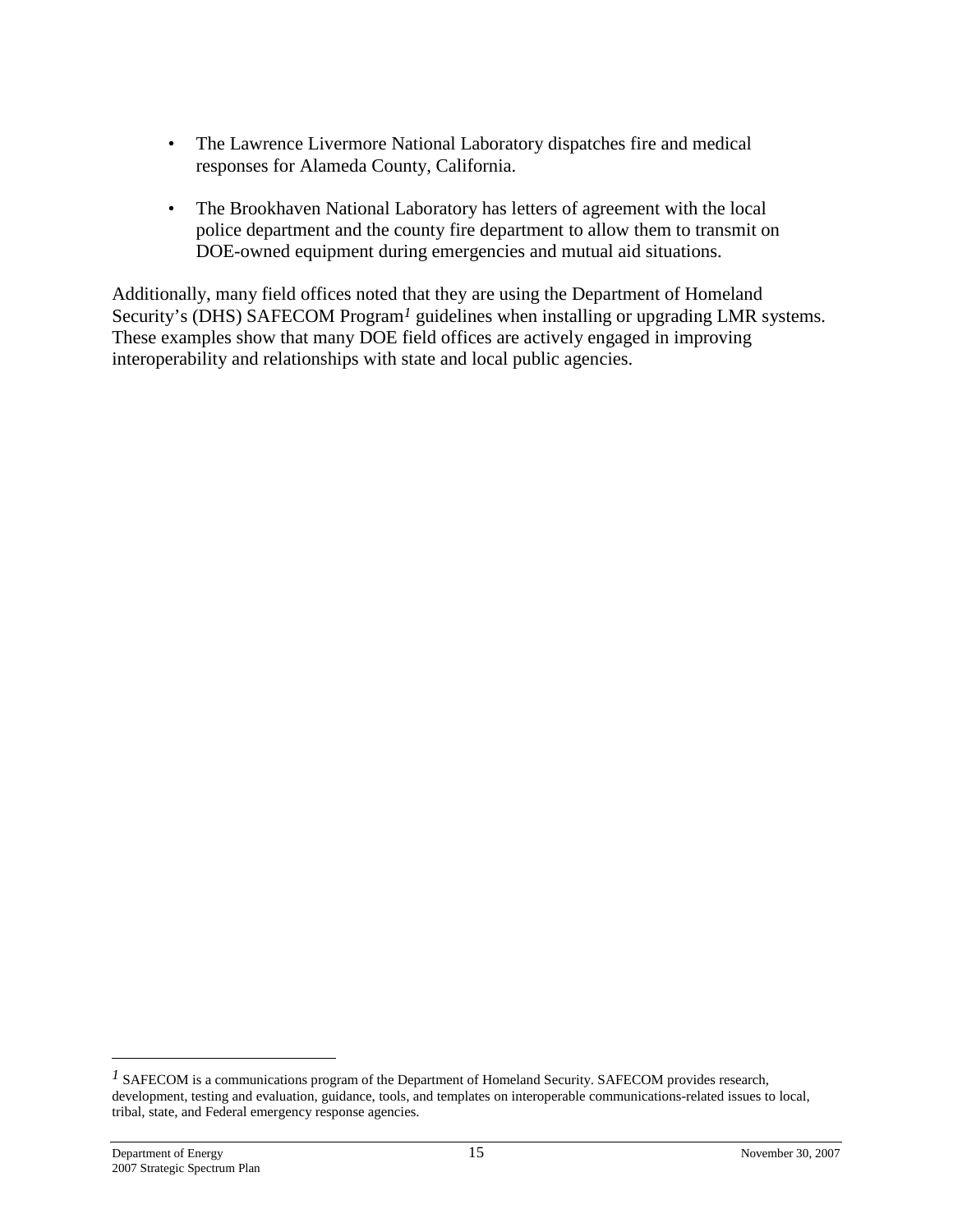# <span id="page-19-0"></span>**4. FUTURE SPECTRUM REQUIREMENTS**

DOE's use of spectrum resources is expected to continue as described in the previous section that addressed current spectrum requirements. In addition, DOE will have future spectrum needs emerge due to requirements to support policy mandates and adaptation to technology shifts and mission scope changes. This section addresses DOE's future spectrum needs using the DOE mission area framework. It is expected that spectrum needs will be impacted by future spectrum policy directions, evolving short term technology impacts, as well as longer term technology shifts shaping spectrum usage. DOE's future spectrum needs are expected to ultimately be affected by—

- Advances in technology offering unique applications
- Greater need for interoperability between organizations with complementary missions
- Increased emphasis placed on national and homeland security
- Added emphasis on communications resource sharing
- Advanced research associated with the development of computer and communications services.
- The requirement to relocate key communication links operating in the  $1710 1755$ MHz band.
- The requirement to operate narrowband in the  $406 420$  MHz band.

DOE has taken the initiative to begin planning for these new and changing spectrum requirements by discussing and capturing the Department's future spectrum direction, and documenting the anticipated requirements of field offices, as presented within this report. The following sections discuss future DOE spectrum direction and requirements according to DOE's mission and current policy mandates, and are based on insights with respect to emerging technologies and their potential impacts.

#### <span id="page-19-1"></span>**4.1 Mission Influenced Requirements**

The **Energy Security Mission Area** requires wireless voice and data systems to continue to support a reliable power grid and growing automation demands. System sharing and interoperability will likely result in commonality of federal and private utility systems. Wireless systems for LMR, supervisory control and data acquisition (SCADA), microwave, point to multipoint applications, Radio Frequency Identification (RFID), and Ground Penetrating Radar (GPR) will be needed. The primary types of systems and associated bands are—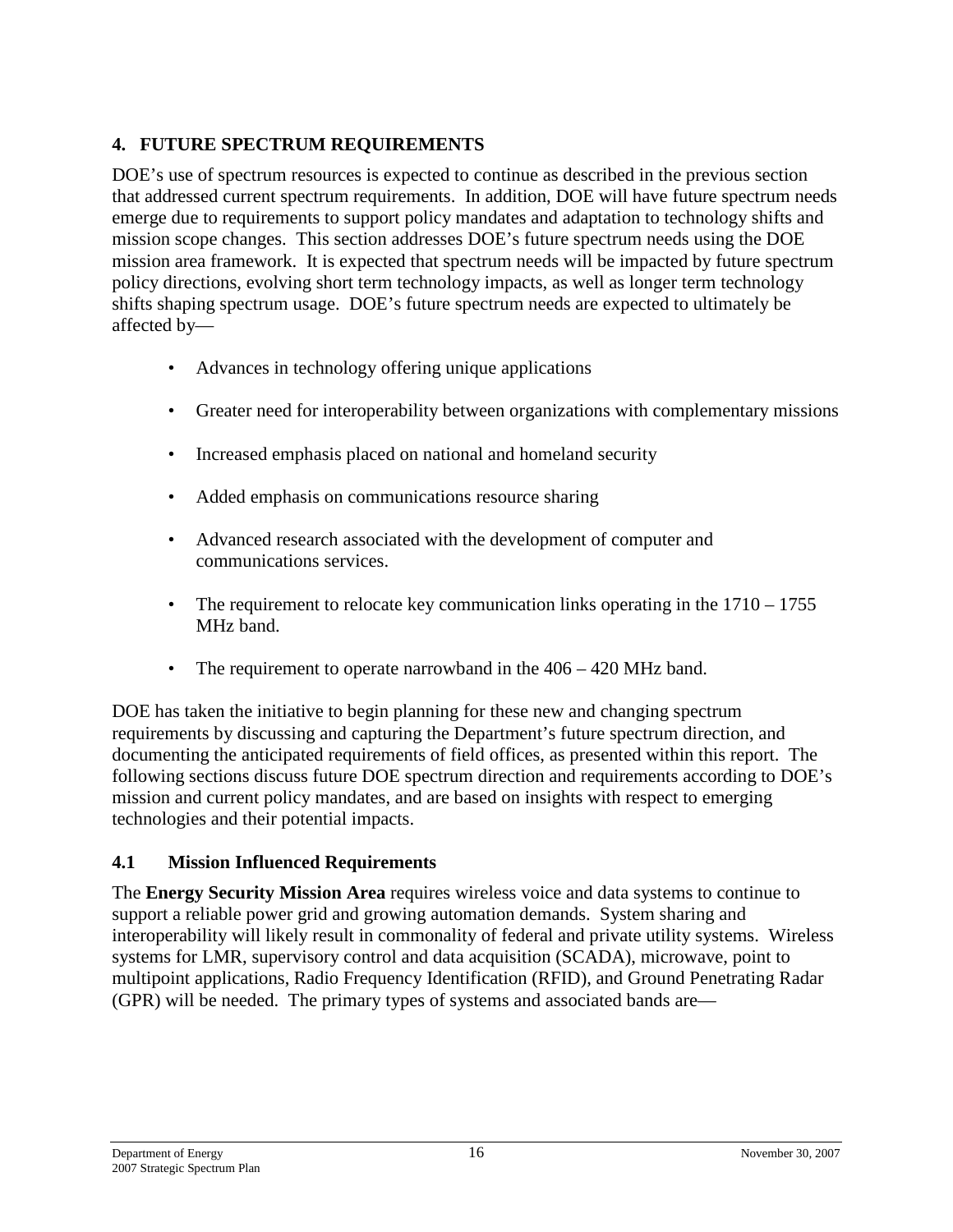- **LMR***[2](#page-20-0)* **and SCADA**: 162–420 MHz bands
- **Point-to-multipoint**: 406–900 MHz bands
- **Digital microwave**: 2–15 GHz bands.
- **GPR**: 0.4-4 GHz bands
- **RFID**: 918-920 MHz
- **HF**: 2-30MHz

The **Environmental Responsibility Mission Area** is expected to use airborne and satellite systems to detect and monitor the environment and share resources with National Aeronautics and Space Administration (NASA) and the Department of Defense (DoD). The Earth Exploration Satellite Service and Airborne Synthetic Aperture Radars currently operating in the 1–30 GHz bands will probably satisfy most of these needs. Localized communications needs will most likely use commercial voice communications services in all but the most isolated areas where commercial services are not offered. In those situations, LMR systems will be necessary and will most likely operate in the 406–420 MHz band. The Environmental Responsibility Mission Area plans to use RFID and GPR capabilities and technologies.

The primary types of systems and associated bands are—

• **LMR and SCADA**: 162–420 MHz bands • **Point-to-multipoint**: 406–900 MHz bands • **Digital microwave**: 2–15 GHz bands. • **GPR**: 0.4-4 GHz bands • **RFID**: 918-920 MHz • **HF**: 2-30MHz • **RADARS:** 1-30 GHz • **WLAN:** 2-5 GHz

The **Nuclear Security Mission Area** requirements will be greatly influenced by homeland security and interoperability requirements, for which some consolidation between federal and state systems is anticipated. The following functions and bands are projected:

- Nuclear nonproliferation detection will require satellite surveillance using passive and active bands between 200 MHz and 20 GHz. Telemetry Tracking and Command links will use the 1.8 GHz and 2.2 GHz bands for satellite monitoring and control.
- Detecting, measuring, tracking, and monitoring radioactive materials will be accomplished by using satellite capabilities, airborne remote controlled radar, and a variety of commercial and government voice and data mobile systems operating in bands between 162 MHz and 2 GHz.

<span id="page-20-0"></span><sup>2</sup> DOE must migrate to LMR systems capable of operating on 12.5 kilohertz (kHz) channel bandwidths by 2008.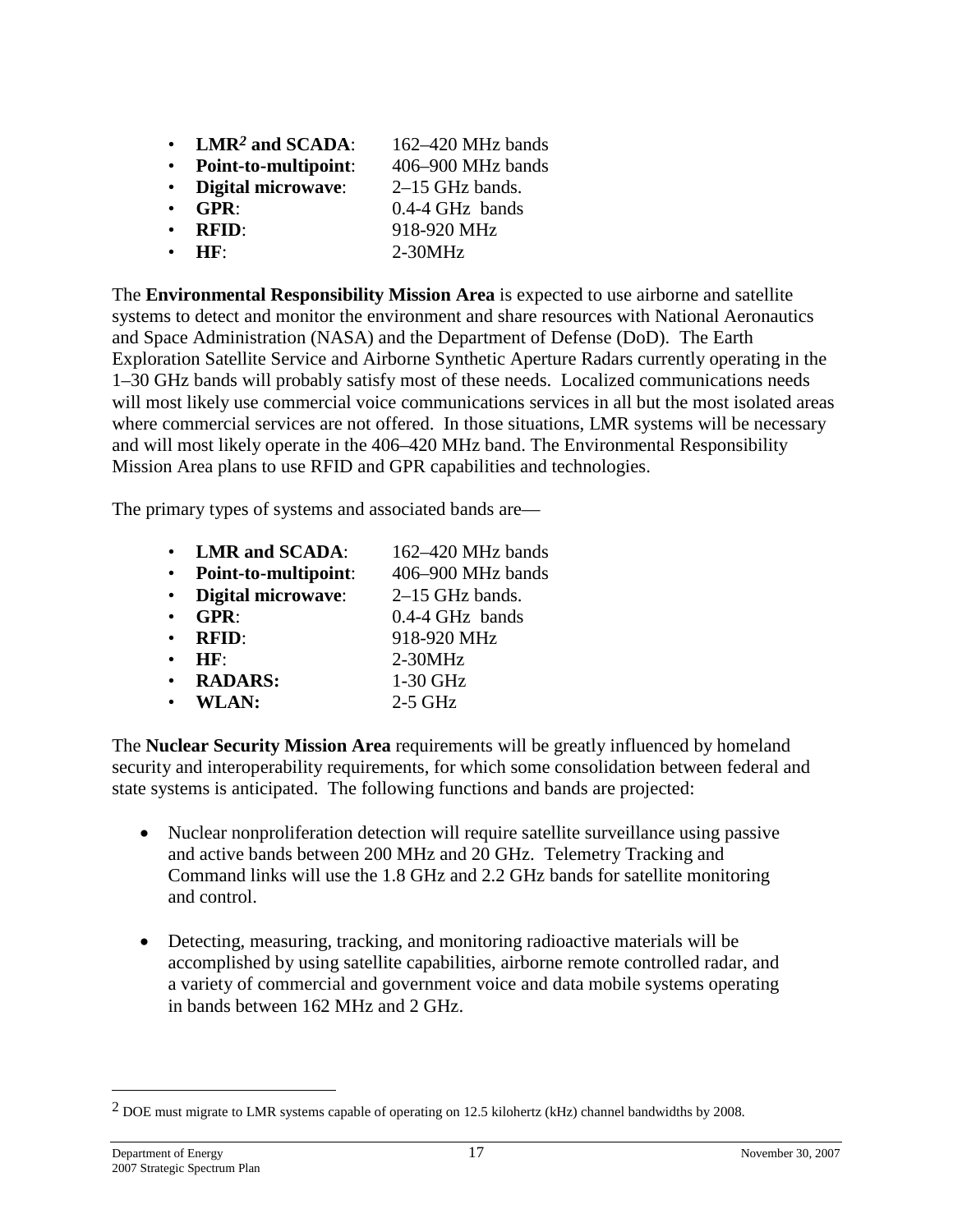- Deterring, contamination and monitoring, and resolving radiological incidents will require the use of ultra wideband (UWB) technology and robot-controlled and secure LMR systems operating in the 162 MHz, 406 MHz, and 800 MHz bands to communicate with various public safety organizations.
- Nuclear storage and laboratory control will require robust LMR systems using secure voice and data systems operating in the 406–420 MHz band and commercial wireless services for administrative and operations functions. HF heating devices to melt glass for material storage are expected to continue to operate in the Industrial, Scientific, and Medical (ISM) frequency bands.*[3](#page-21-0)* Field offices will strengthen security by using more radars operating in the 1.3 GHz, 3 GHz, and 5 GHz bands. Security sensors may be deployed using LMR systems in the 162 MHz and 406 MHz bands or UWB systems in the 1-5 GHz range.

The primary types of systems and associated bands are—

|           | • LMR and SCADA:     | $162 - 420$ MHz bands |
|-----------|----------------------|-----------------------|
|           | Point-to-multipoint: | 406–900 MHz bands     |
|           | • Digital microwave: | $2-15$ GHz bands.     |
|           | $\cdot$ GPR:         | $0.4-4$ GHz bands     |
|           | $\cdot$ RFID:        | 918-920 MHz           |
| $\bullet$ | HF:                  | $2-30MHz$             |

The **Scientific Discovery and Innovation Mission Area** spectrum needs will likely be heavily influenced by DOE nuclear mission requirements. While future spectrum needs are very difficult to project, some areas where DOE anticipates growth in its need for spectrum include various closed experiments using spectrum in the 2–60 GHz band (e.g., ion accelerators), packet switching or spread spectrum technologies operating in frequency bands in the 1–30 GHz band, and climate research using spectrum above 2 GHz. UWB uses will be broadened, and interference avoidance techniques may require development to allay user fears. DOE may provide more support in the development of unmanned flight test and rocket systems operating in the 2–14 GHz band. The need for portable communications devices for use among scientists is expected to be satisfied by use of commercial personal communications services (e.g., BlackBerry devices), especially because this community includes extensive computer and Internet users.

The primary types of systems and associated bands are—

- **LMR and SCADA**: 162–420 MHz bands
- **Point-to-multipoint**: 406–900 MHz bands
- **Digital microwave**: 2–15 GHz bands.
- 
- **GPR**: 0.4-4 GHz bands
- **RFID**: 918-920 MHz
- **HF**: 2-30MHz

<span id="page-21-0"></span><sup>3</sup> ISM frequencies are located in the 900 MHz, 2.4 GHz, and 5.8 GHz bands.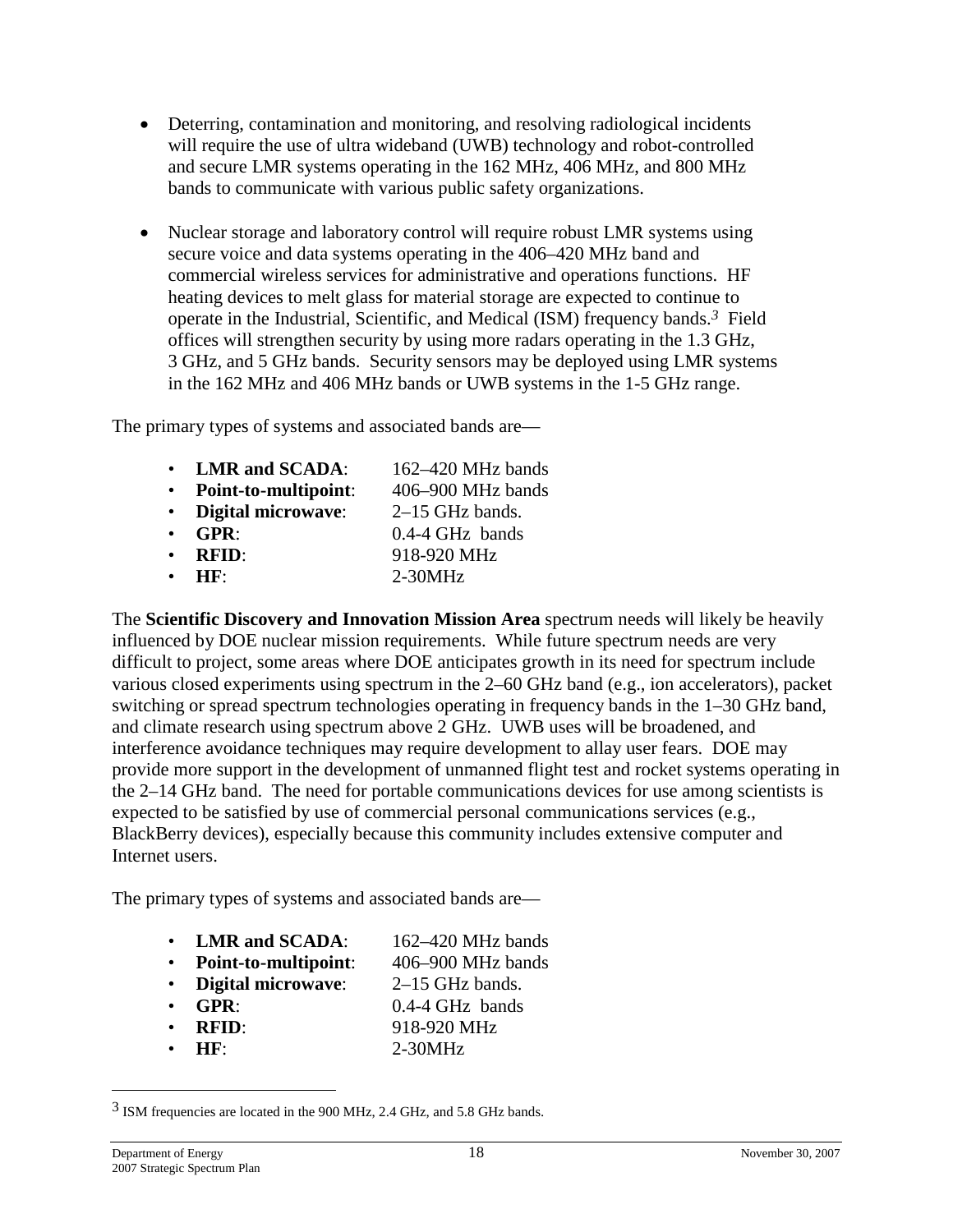**Management Excellence Mission Area** will, in large part, be expected to use commercial services for voice and data communications and interconnection to the public switched telephone network (PSTN). Commercial systems will provide value-added services not normally available through DOE owned and authorized systems. High-end DOE-licensed LMR systems will operate in multiple bands to satisfy in-building communications, connect with the PSTN, and communicate with secure, on-scene radios. Unlicensed devices will provide wireless local area network and private branch exchange services and will largely operate in the ISM and National Information Infrastructure (NII) bands.*[4](#page-22-2)* The only exception is expected to be DOE facilities that may require highly secure LMR systems operating in the 406–420 MHz bands.

The primary types of systems and associated bands are—

| $\bullet$   | LMR:                      | $162 - 420$ MHz bands |
|-------------|---------------------------|-----------------------|
|             | Point-to-multipoint:      | 406–900 MHz bands     |
| $\bullet$ . | <b>Digital microwave:</b> | $2-15$ GHz bands.     |
| $\bullet$   | <b>RFID:</b>              | 918-920 MHz           |
|             | $\bullet$ WLAN:           | $2-5$ GHz             |
|             |                           |                       |

#### <span id="page-22-0"></span>**4.2 Policy Mandated Future Requirements**

In addition to meeting internal DOE spectrum requirements, the Department will continue to comply with policy mandates, congressional directions, Presidential directives, and other regulatory and legislative requirements impacting how spectrum is used and managed. One such mandate that will continue to affect DOE for the foreseeable future is the requirement to migrate from technology that operates on 25 kHz channel bandwidths to technology that supports 12.5 kHz channel bandwidths. The "Narrowbanding Mandate" is designed to increase the efficiency of spectrum use within a given frequencyband.*5* Deadlines have been imposed by the NTIA for federal users to transition to 12.5 kHz channel bandwidth technology—

- 138–150 MHz band: January 1, 2008
- 162–174 MHz band: January 1, 2005
- <span id="page-22-1"></span>• 406–420 MHz band: January 1, 2008.

#### **4.3 Technology and Service Advancement Requirements**

In collecting information for the development of this report it is clear that the DOE field offices have a variety of anticipated spectrum and technology requirements planned or anticipated. Table 4-1 below depicts the technologies that are projected to be used, the number of field offices planning to implement or significantly upgrade various wireless communications systems using those technologies, and which mission area the technology will support.

<span id="page-22-3"></span><span id="page-22-2"></span><sup>4</sup> NII frequencies are also located in the 900 MHz, 2.4 GHz, and 5.8 GHz bands.

<sup>5</sup> It is important to note that the efficiency gains are not 100 percent across each step down in channel bandwidth size because of the need for acceptable channel spacing to prevent interference.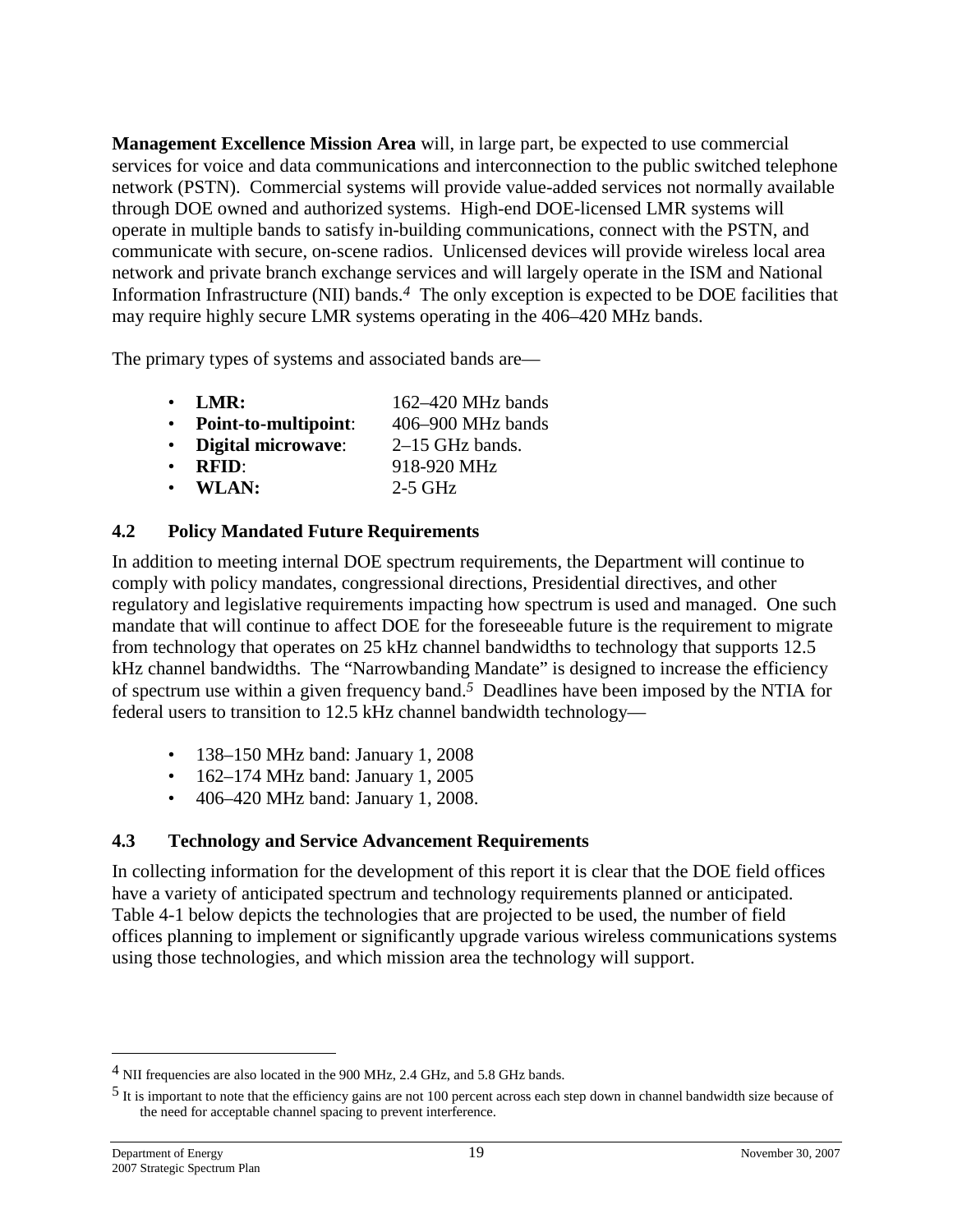|                                            |                                                     | <b>Line of Business</b> |                    |                |                |                              |  |
|--------------------------------------------|-----------------------------------------------------|-------------------------|--------------------|----------------|----------------|------------------------------|--|
| <b>Technology</b>                          | No. of Offices<br><b>Planning</b><br>Implementation | <b>Energy</b>           | <b>Environment</b> | <b>Defense</b> | <b>Science</b> | General<br><b>Management</b> |  |
| LMR                                        | 13                                                  | $\checkmark$            | ✓                  | ✓              | $\checkmark$   |                              |  |
| Wireless Local Area<br><b>Network</b>      | 14                                                  | $\checkmark$            | ✓                  | ✓              | ✓              |                              |  |
| Radio Frequency<br>Identification (RFID)   | 17                                                  | $\checkmark$            | ✓                  | ✓              | $\checkmark$   | ✓                            |  |
| Microwave                                  | 9                                                   | $\checkmark$            | ✓                  | ✓              | ✓              |                              |  |
| <b>Wireless Data</b>                       | 11                                                  |                         | ✓                  | ✓              | ✓              |                              |  |
| Satellite                                  | 4                                                   |                         |                    | ✓              | ✓              |                              |  |
| Cellular/Paging                            | 8                                                   |                         |                    | ✓              |                |                              |  |
| <b>UWB</b>                                 | 4                                                   |                         |                    | ✓              | ✓              |                              |  |
| <b>Other Government</b><br><b>Services</b> |                                                     |                         |                    | $\checkmark$   |                |                              |  |
| Other Commercial<br><b>Services</b>        | $\mathfrak{D}$                                      |                         |                    |                | ✓              |                              |  |

**Table 4-1: Planned Technology Implementations by aArea**

As described and illustrated above, DOE has a significant need for dedicated, secure wireless communications and will continue to demonstrate that need in the future.

# <span id="page-23-0"></span>**4.4 Broadband Public Safety Applications**

As requirements for future services are developed, there is an emerging technology that is likely to have direct applications to each of DOE's mission areas. Recent developments in the application of broadband technology to public safety incident response and command and control make it a real possibility for application to federal agencies with similar missions. Although to date, no federal spectrum has been allocated for this purpose, and no specific application has been addressed at DOE, the technology is expected to have a near-term impact on DOE's spectrum needs and additional research may need to be conducted to assess the extent of potential application of this technology.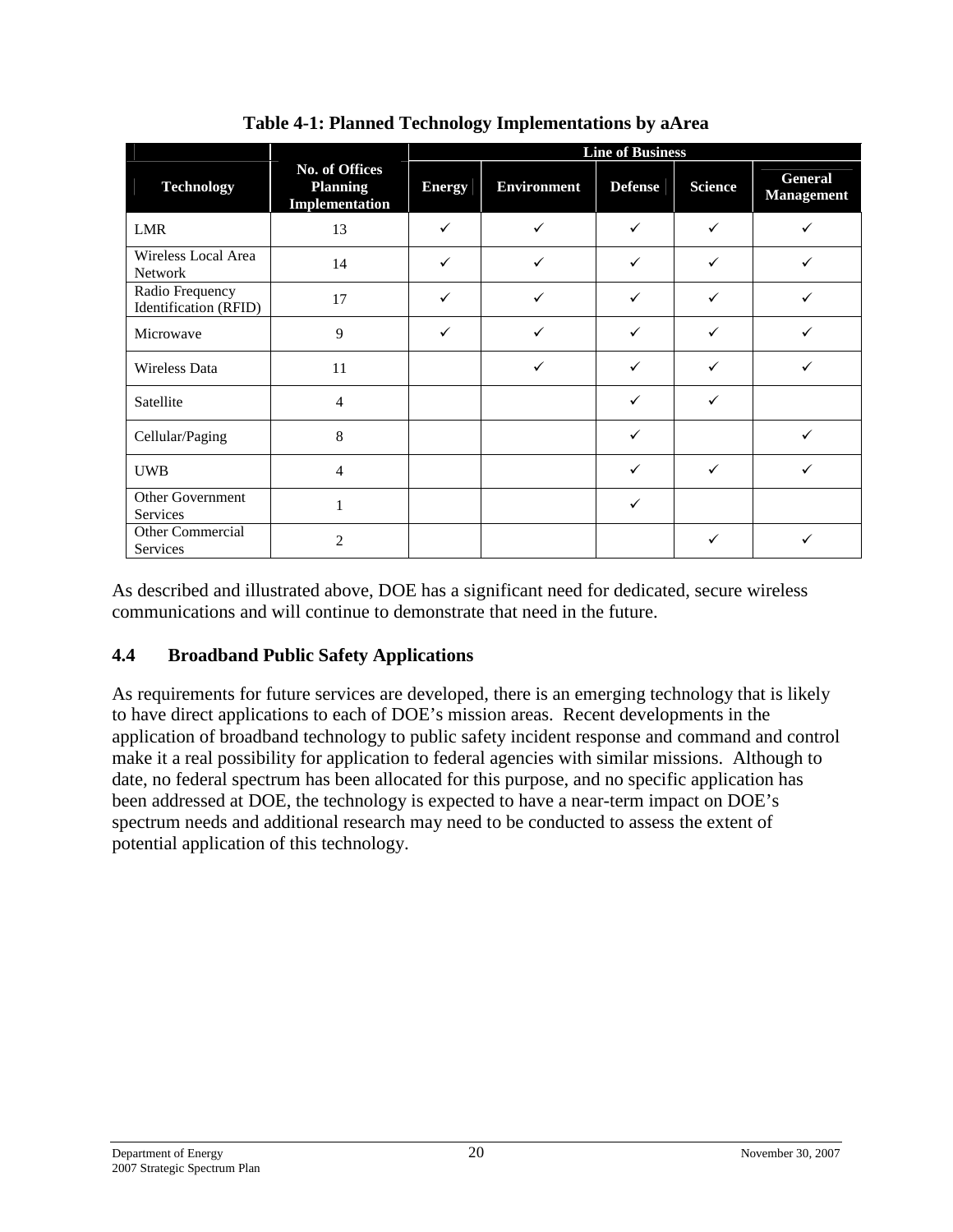#### <span id="page-24-0"></span>**5. CURRENT AND FUTURE USE OF NON-FEDERAL SPECTRUM OFFERED BY COMMERCIAL SERVICE PROVIDERS**

Almost all of DOE's sites, facilities, and capabilities employ commercial wireless telecommunications services. Most facilities employ commercial cellular telephones and BlackBerry devices. These same facilities also use commercial pagers and a significant subset use a combination of commercial pagers for national coverage and government owned pagers for local high-reliability coverage. There are also DOE uses of commercial satellite communications systems for certain missions.

The primary determining factor in DOE's decision to employ commercial wireless telecommunications services is the functionality of the capability to the mission or function being accomplished and the price of the service. The decision to employ commercial services does not take into account the fact that the wireless capability is employing non-federal spectrum. There is essentially a "market" influence in making the decision.

DOE anticipates that there will be a continued growth in the use of commercial services, both with respect to services that are available today and for emerging commercial wireless services and products that are not currently on the market.

There are certain situations where DOE's performance requirements for specific capabilities are such that commercial services and products are not a satisfactory solution. One example is where extremely high reliability coverage for pager functions is necessary and there is no local commercial solution that meets the requirement. Another example is where the DOE Power Marketing Administrations (PMA) require 99.9999 percent reliability for microwave systems supporting the control of the power grid. This reliability requirement equates to an outage constraint of less than 45 seconds a year. Commercial telecommunications companies are reluctant to accept responsibility and liability for failing to provide service at this very stringent reliability level. The advertising and general literature for commercial services typically equate reliability with "customer satisfaction" and discuss customer satisfaction in terms of "fewer dropped calls". A level of satisfaction for fewer dropped calls can be economically achieved with 97% or 98% reliability. What for the average user may be a "reliability level" that is inconvenient may for a PMA be a reliability level that is catastrophic. For example, a major regional power outage such as the major North American blackouts of 1965, 1977, and August 2003 caused severe disruption and economic loss and are prime examples of what could happen if a critical spectrum dependent circuit used to control the electric grid were to fail. DOE published a total cost estimate of about \$6 billion dollars as attributable to the 2003 power outage.*[6](#page-24-1)*

<span id="page-24-1"></span><sup>6</sup> *"Transforming the Grid to Revolutionize Electric Power in North America", Bill Parks, US Department of Energy, Edison Electric Institute's Fall 2003 Transmission, Distribution and metering Conference, October 13, 2003*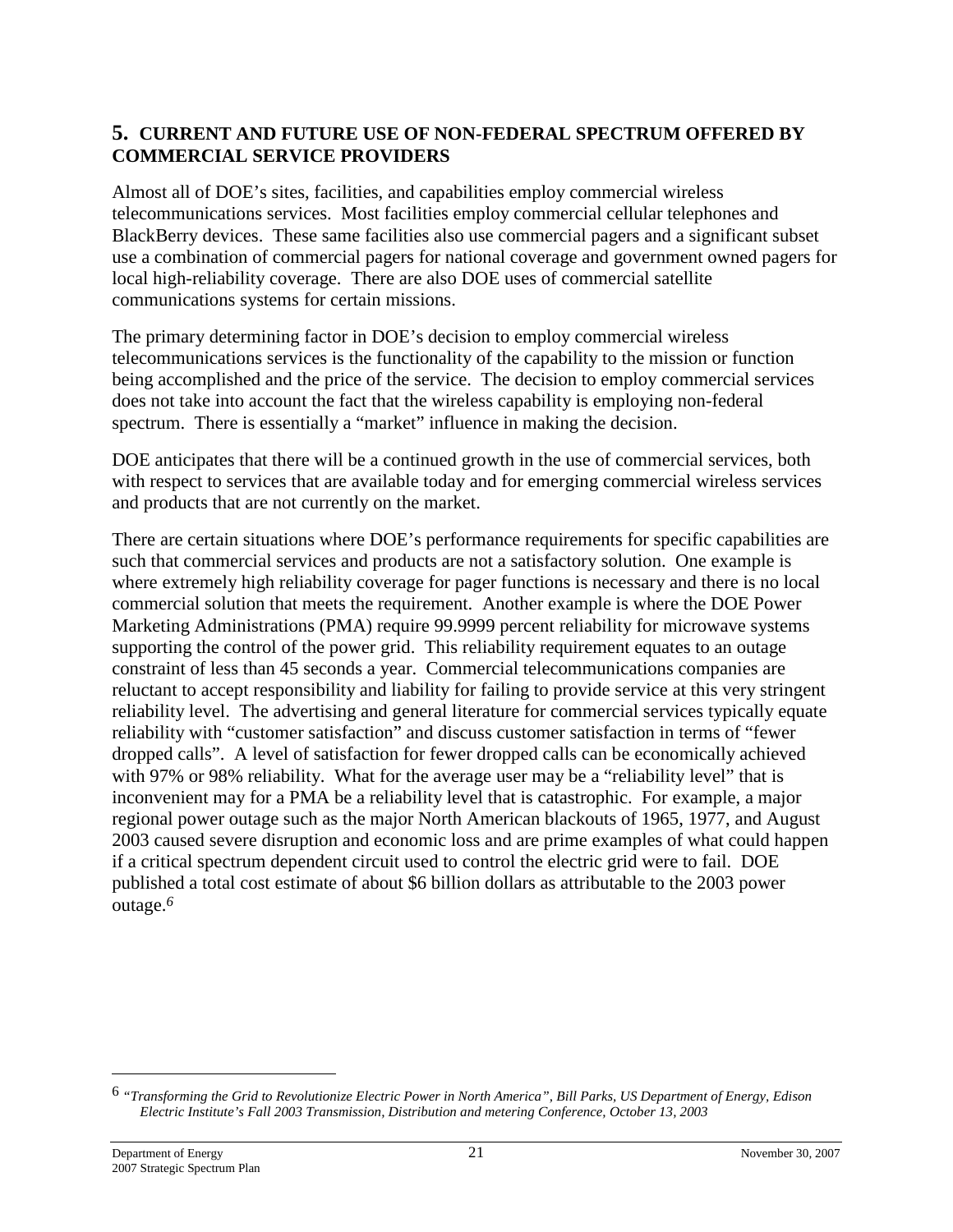## <span id="page-25-0"></span>**6. AGENCY CURRENT AND FUTURE USE OF "NON-LICENSED" DEVICES**

DOE does employ a significant number of "non-licensed" devices in support of its missions, but each situation or usage is unique to the facility or organization.

Wireless local area networks (WLANs) are used at some sites and employ 802.11 (2.4 GHz and 5.8 GHz bands) devices to provide mobile network access throughout the site. Other sites use WLAN capabilities to provide only limited coverage. The basic functions supported with WLANs include corporate management, research, incident management, law enforcement, environmental monitoring, as well as material and vehicle tracking. There are also WLAN capabilities used in the 900 MHz band to support remote data acquisition for environmental monitoring. However, many DOE sites are not able to use any WLAN wireless devices due to operational and security concerns.

Radio Frequency Identification (RFID) devices are also used at a number of DOE sites. DOE uses RFID capabilities for a number of functions to include asset tracking and control (i.e., property management, inventory management, part number identification, and vehicle accountability), corporate management, and security.

Some DOE facilities that handle hazardous materials, to include nuclear waste and nuclear weapons, use wireless remote control capabilities for cranes and other robotic devices. These devices are typically used inside of facilities where the construction of the structure is such that no emanations from them escape outside the facility.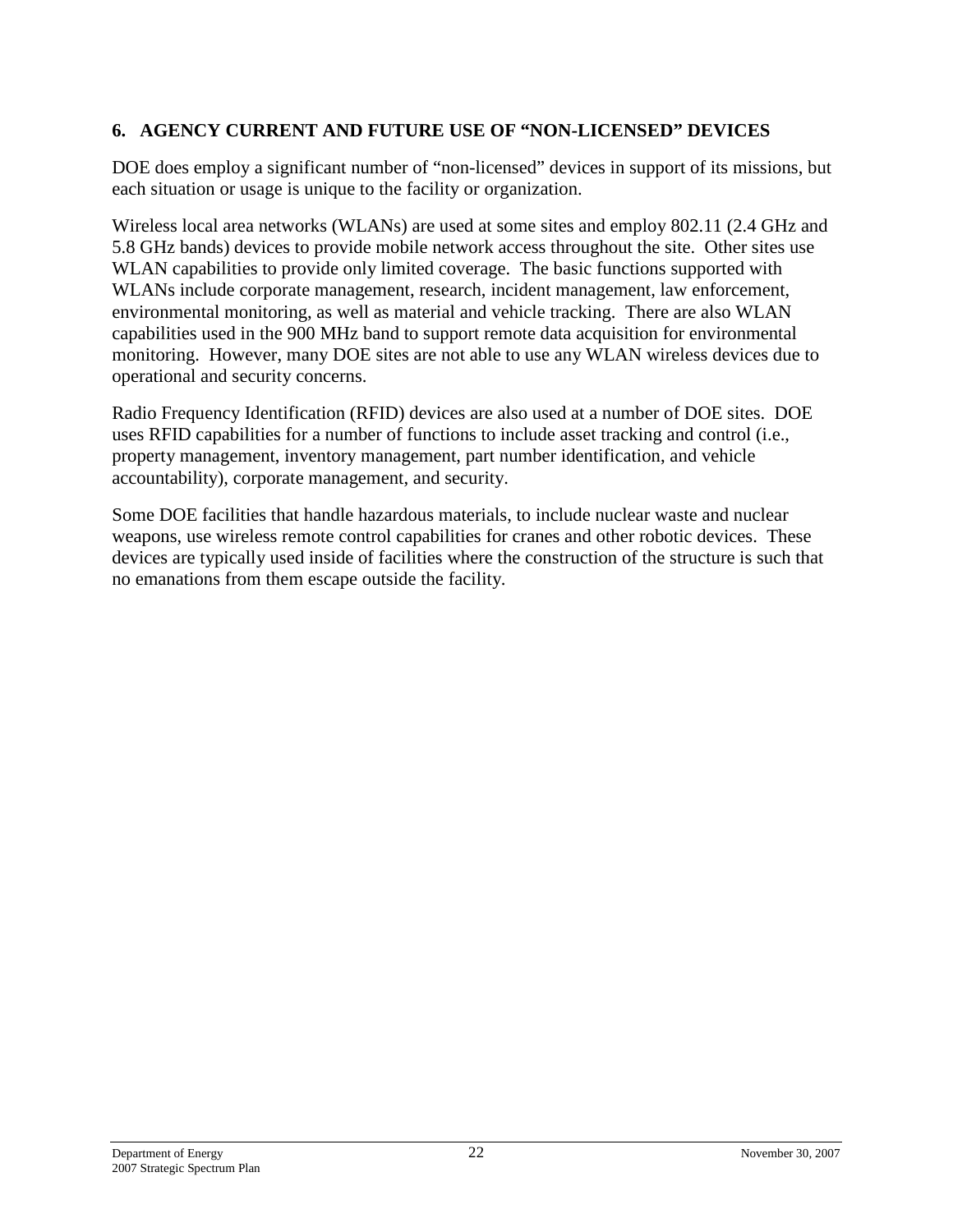# <span id="page-26-0"></span>**7. NEW TECHNOLOGIES**

New technologies that may impact DOE's spectrum needs include ultra-wideband (UWB) and radios with Dynamic Spectrum Access (DSA) protocols. UWB emissions processing systems have been shown to have the capability to enable forming of images of structures and human beings that otherwise may be obscured by smoke or walls. This technology has also been shown to have the capability to provide images of buried structures. Dynamic Spectrum Access protocols, which leverage features derived from Software Defined Radio and Cognitive Radio enabling technologies, have also been demonstrated and are expected to be implemented in the far-term. DSA capable radios are able to sense current use of spectrum and then occupy only the "free" areas of spectrum for their communications.

UWB imaging capabilities have several applications such as force protection, emergency response, and checking the integrity of physical structures. DSA protocols have the capability to enhance interoperable communications by enabling the successful sharing of spectrum. DOE's use of UWB imaging technology will be limited to localized environments, typically not to exceed 50 meters from the transmitter. DOE recognizes that UWB and DSA technologies will require regulatory policy issues to be addressed and guidelines for use to be developed to ensure interference issues are controlled.

The DOE National Nuclear Security Administration (NNSA) is pursuing a technology concept that would use mesh networking to provide connectivity among a variety of fixed and mobile users within a site or facility. The mesh network concept would use multi-hopping technology to allow user devices to "become the network". The technology would employ intelligent routing to enable connectivity at high vehicular speeds; support ad-hoc networking due to its selfforming, self-healing, and self-balancing nature; and incorporate position location capabilities. The vision is for the mesh network to support mobile wireless broadband data to include realtime, high-resolution, full screen video. NNSA is pursuing the establishment of an "enterprise solution" for mesh networks such that all subordinate sites would be able to implement a common or standardized solution with a flexible architecture. The mesh network concept would employ products and services that operate in both the unlicensed 2.4 GHz band and the licensed 4.9 GHz band. The effort is called the NNSA Complex-Wide C3I / MotoMesh Enterprise Plan. Most other DOE field organizations are not anticipating any significant use of new technologies to accomplish their wireless and radio functions.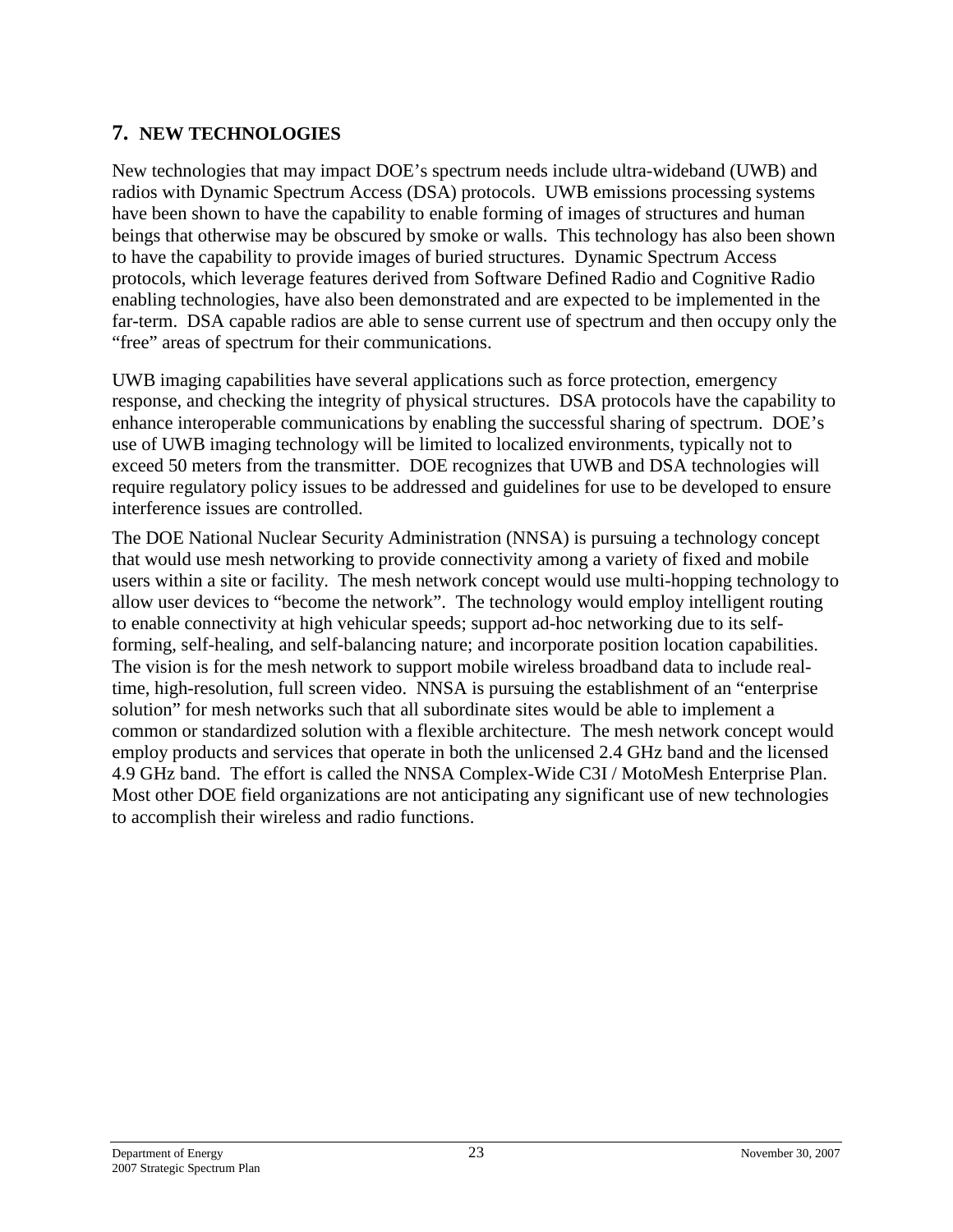# <span id="page-27-0"></span>**8. DEPARTMENT OF ENERGY STRATEGIC SPECTRUM PLANNING**

## <span id="page-27-1"></span>**8.1 Department of Energy Missions and Themes**

The Department of Energy's overarching mission is "Discovering the solutions to power and secure America's future." The Department of Energy stands at the forefront of helping the Nation meet our energy, scientific, environmental, and national security goals.

In FY 2007, the Department developed a new Strategic Plan to meet the Nation's Energy and National Security challenges into the future. The DOE Strategic Plan provides direction for the next 25 years with the focus on "discovering the solutions to power and secure America's future." The Department has further integrated the DOE Strategic Plan's long-term and intermediate goals into the annual performance budget. This performance structure establishes a concrete link between the Strategic Plan's themes and the Department's annual budget, performance metrics, and performance reporting.

Table 8-1 below illustrates the strategic goals for each of the five strategic themes to which the performance structure ultimately aligns.

| <b>Strategic Themes</b>                |                                                              |  |  |  |
|----------------------------------------|--------------------------------------------------------------|--|--|--|
| <b>Energy Security</b>                 | Promoting America's energy security through reliable, clean, |  |  |  |
|                                        | and affordable energy                                        |  |  |  |
| <b>Nuclear Security</b>                | <b>Ensuring America's nuclear security</b>                   |  |  |  |
|                                        | Strengthening U.S. scientific discovery, economic            |  |  |  |
| Scientific Discovery and<br>Innovation | competitiveness, and improving quality of life through       |  |  |  |
|                                        | innovations in science and technology                        |  |  |  |
| Environmental                          | Protecting the environment by providing a responsible        |  |  |  |
| Responsibility                         | resolution to the environmental legacy of nuclear weapons    |  |  |  |
|                                        | production                                                   |  |  |  |
| <b>Management Excellence</b>           | Enabling the mission through sound management                |  |  |  |

#### **Table 8-1: Alignment of DOE Strategic Themes**

#### <span id="page-27-2"></span>**8.2 Spectrum Management and Enterprise Architecture (EA)**

DOE's support and pursuit of implementing the recommendations from the President's Spectrum Policy Initiative (SPI) has provided the Department with a solid foundation for continuing to enhance its spectrum management processes. DOE continues to evaluate and improve its methods of efficiently and effectively managing the way the Department uses spectrum. This Strategic Plan, in response to the Presidential Determination, assesses DOE's spectrum requirements, including bandwidth and frequency location for future technologies or services; the planned uses of new technologies or expanded services requiring spectrum; and suggested spectrum efficient approaches to meet identified spectrum requirements. Examining the planned uses for new and future technologies allows DOE to incorporate spectrum resources into the EA, further enhancing that framework as indicated in the DOE Information Resource Management (IRM) Strategic Plan FY2008 - 2010. The DOE Strategic Spectrum Plan is organized around the DOE strategic themes to provide a more organized and holistic approach to the spectrum management process regarding resource allocation and future investments.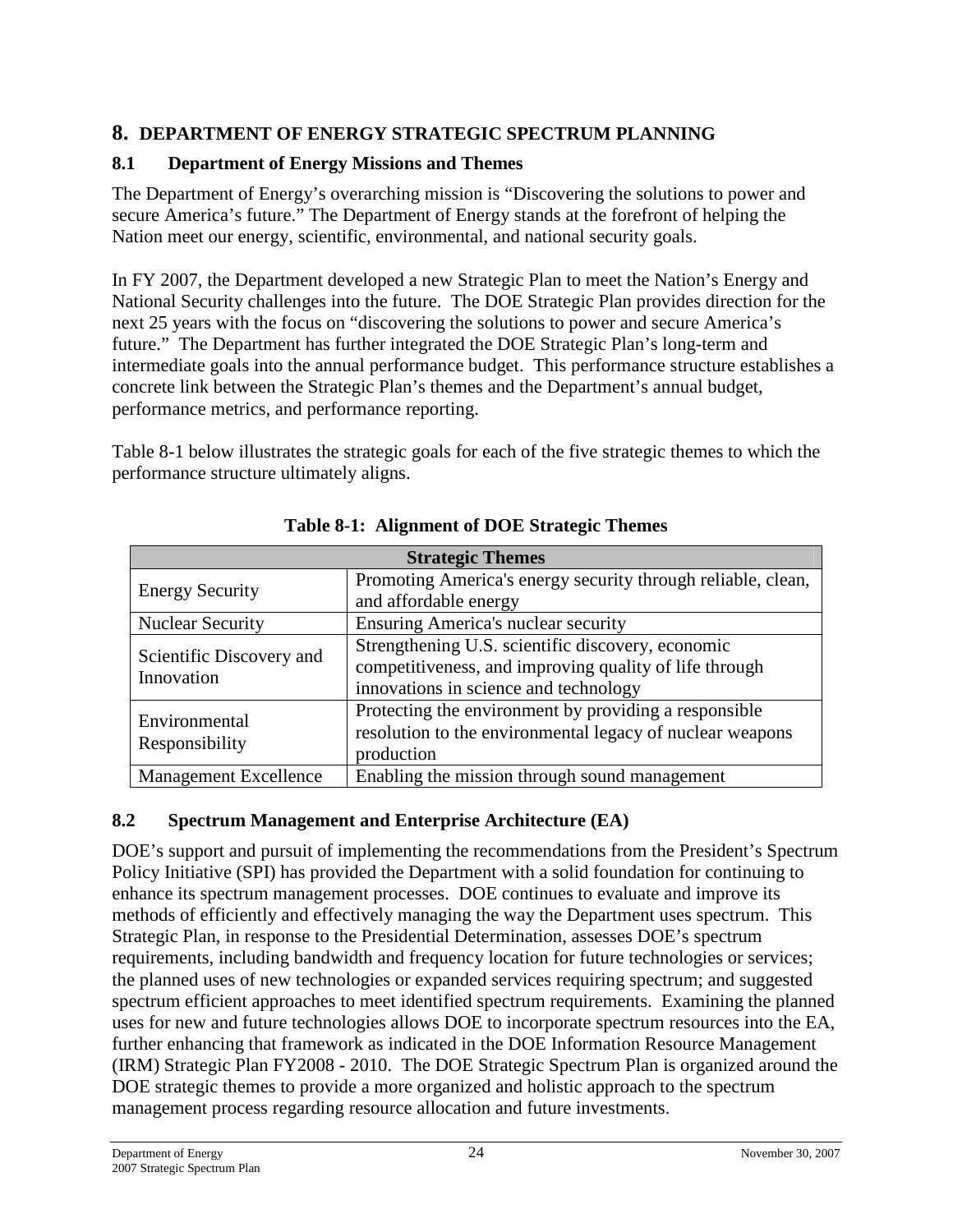## <span id="page-28-0"></span>**8.3 Strategic Spectrum Plan Process**

The DOE 2007 SSP was developed using the following basic 10-step approach that is depicted in Figure 8-1 below.

- 1. The 2005 DOE Strategic Spectrum Plan was used as a baseline starting point for the development of the draft 2007 SSP. The content of the DOE 2005 Strategic Spectrum Plan was mapped to the maximum extent possible to the suggested outline provided by NTIA for 2007 agency-specific strategic spectrum plans.
- 2. DOE Headquarters reviewed survey responses that had been submitted by DOE field organizations in development of the 2005 Strategic Spectrum Plan. The survey responses from 2005 were distributed to the associated DOE field organizations to be updated with 2007 information.
- 3. The DOE field organizations all provided updated 2007 information to DOE Headquarters.
- 4. The updated information was used in the final development of the various sections of the DOE 2007 SSP.
- 5. The draft of the 2007 DOE Strategic Spectrum Plan was then distributed to the field organizations for review and comment.
- 6. Comments provided by the field organizations were incorporated by the DOE HQ staff into the final version of the plan.
- 7. The plan was revised and edited for signature.
- 8. The plan was submitted to the Associate CIO for IT Planning, Architecture, and e-Government for review and approval.
- 9. The plan was submitted to the DOE CIO for signature.
- 10. The plan was signed by the CIO and forwarded to NTIA as required.

#### **Figure 8-1: 10-Step Coordination Process**

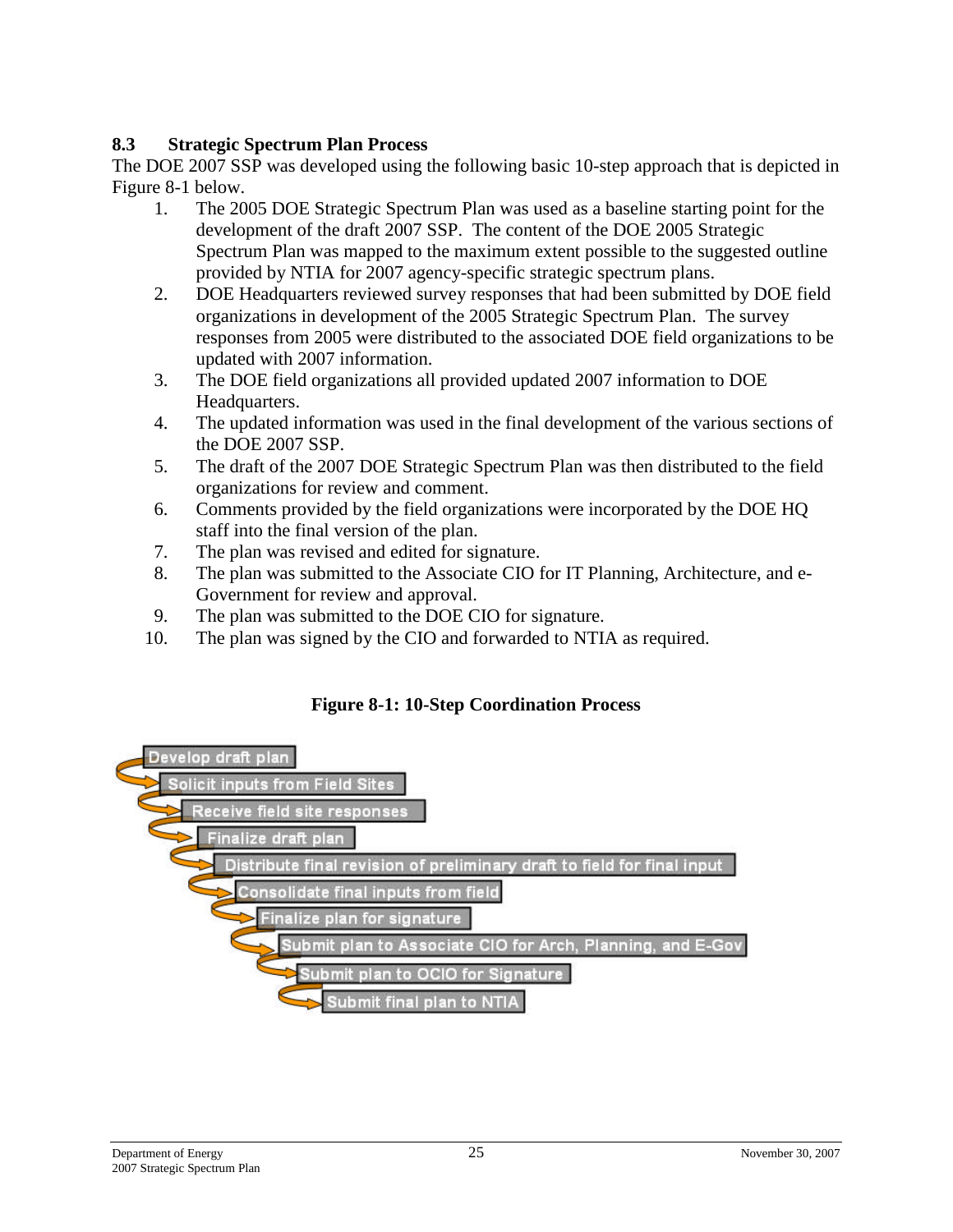#### <span id="page-29-0"></span>**8.4 DOE Organizational chart**

The mission of the Department is accomplished through 21 laboratories and technology centers, 4 Power Marketing Administrations, 8 Program Offices, 14 Staff Offices, operations and field organizations located in 13 locations across the United States, the Energy Information Administration, and the National Nuclear Security Administration. Supporting these entities are over 100,000 federal and contractor employees.

DOE's organizational structure is decentralized and aligned according to its multiple missions. Department senior management provides strategic plans, EA targets, and standards to Program Offices to guide program planning, decision making, and capital investment. Program officials are responsible for acquiring and implementing approved programs and investments to achieve performance goals. In this way, the Department ensures that within the decentralized organizational structure, all decisions and activities continue to support the Department's overall strategic goals. This structure is illustrated in Figure 8-2.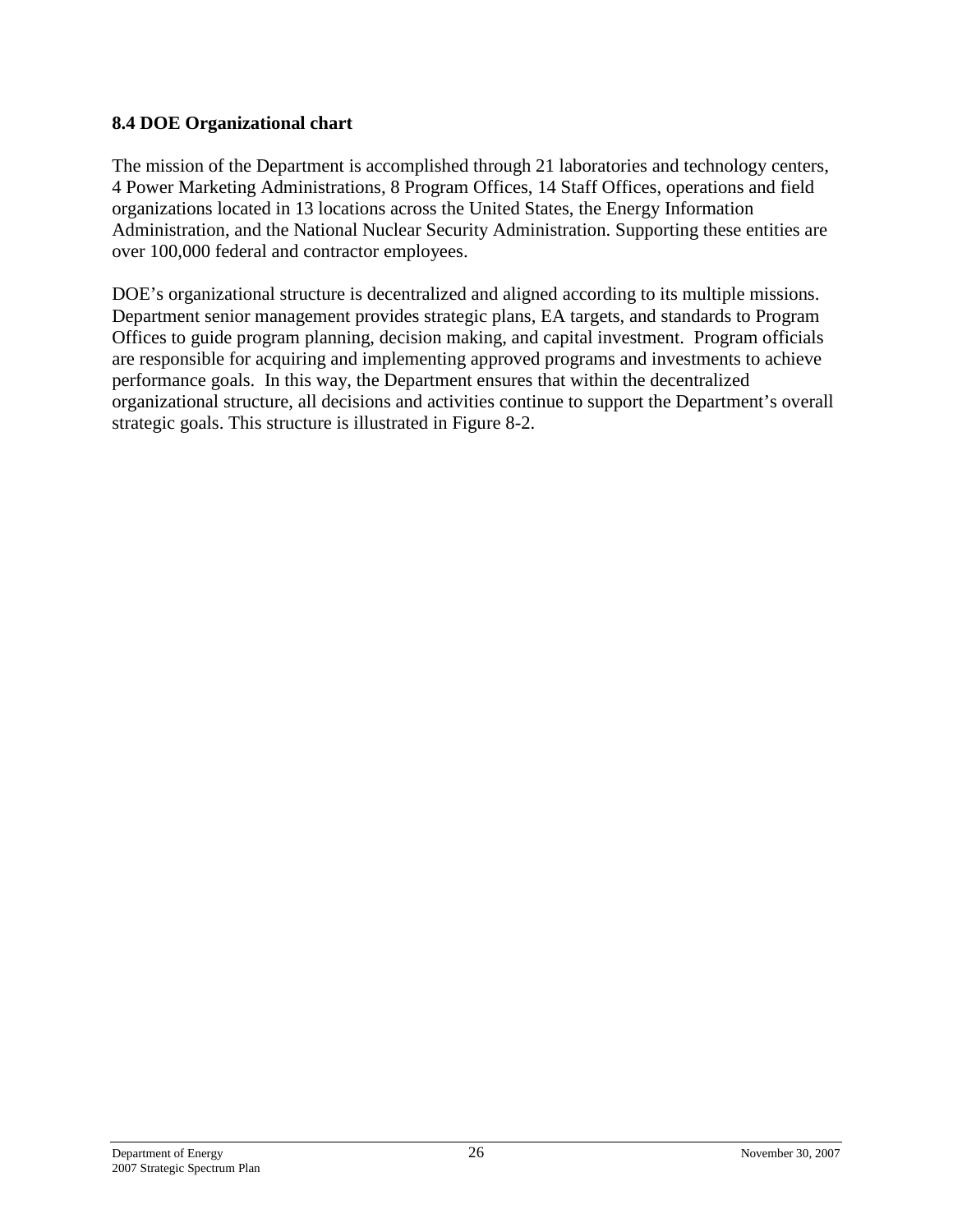

#### **Figure 8-2: DOE Organizational Structure**

\* The Deputy Secretary also serves as the Chief Operating Officer

05 Sept 07

These offices are further classified under seven categories based on their functional type—

- **Program Offices—** DOE is principally a national security and science agency. These missions are managed by Program Offices at DOE.
- **Staff Offices—** DOE Staff Offices provide administrative, management, and oversight support to the various headquarters programs and offices.
- **The Energy Information Administration (EIA)—**The EIA, created by the Congress in 1977, is the statistical agency of DOE. It provides policy-independent data, forecasts, and analyses to promote sound policy making, efficient markets, and public understanding regarding energy and its interaction with the economy and the environment.
- **National Nuclear Security Administration (NNSA)—**The NNSA serves to enhance national security through the military application of nuclear energy and to maintain and enhance the safety, reliability, and performance of the U.S. nuclear weapons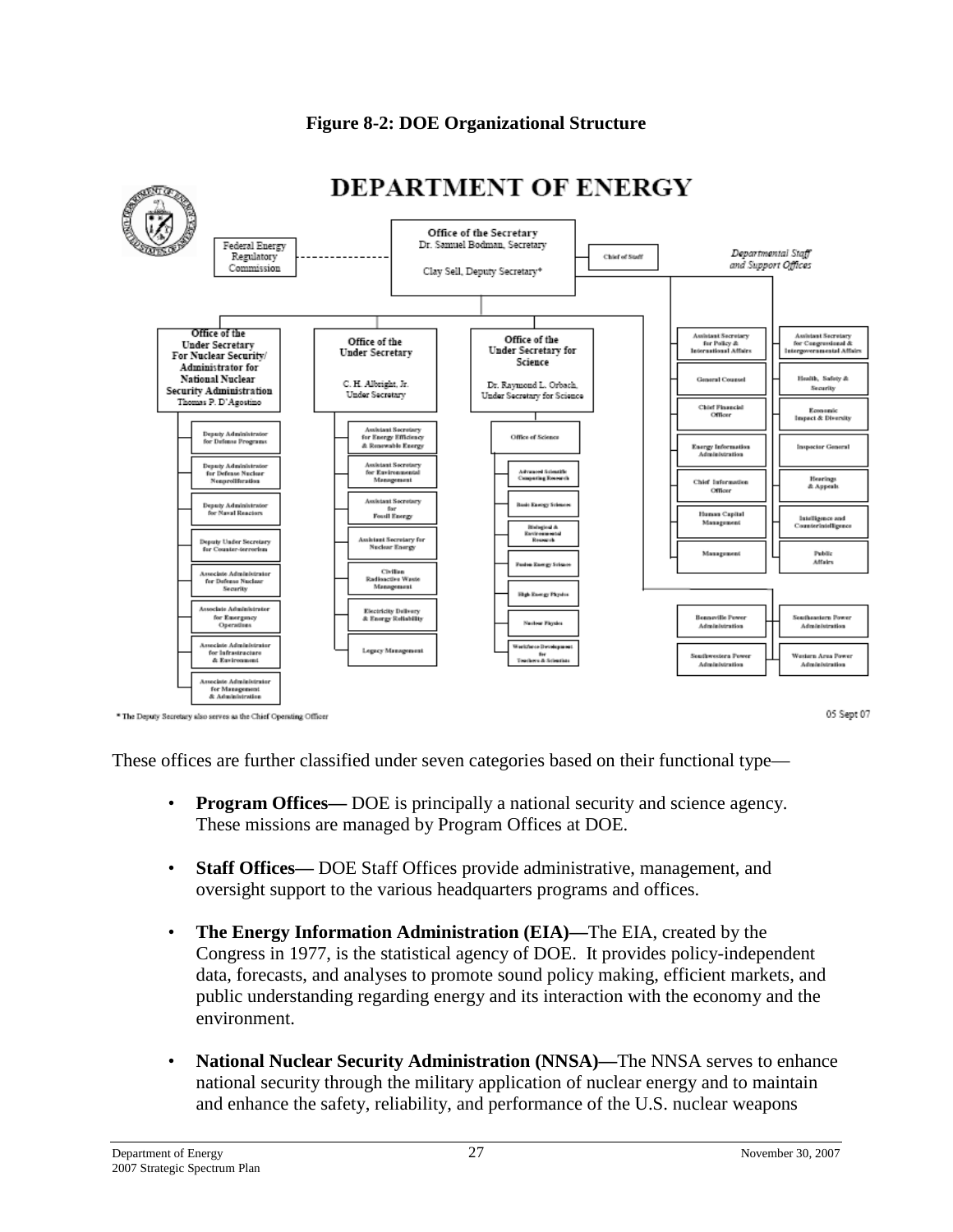stockpile. NNSA also provides the U.S. Navy with safe, militarily effective nuclear propulsion plants and ensures the safe and reliable operation of those plants. NNSA also seeks to promote international nuclear safety and nonproliferation, reduce global danger from weapons of mass destruction, and support U.S. leadership in science and technology.

- **National Laboratories and Technology Centers—** DOE's laboratories and technology centers house world-class facilities where more than 30,000 scientists and engineers perform cutting-edge research.
- **Power Marketing Administrations—** The Federal Power Marketing program began in the early 1900s when power produced at Federal water projects in excess of project needs was sold in order to repay the Government's investment in the projects. Power Marketing Administrations market this power to encourage the most widespread use at the lowest possible rates to consumers consistent with sound business principles. Each of the four power marketing administrations is a distinct and self-contained entity within the Department of Energy, much like a wholly owned subsidiary of a corporation.
- **Operations Offices and Field Organizations—** Operation Offices are DOE offices located outside of the Washington, DC area. These offices oversee activities in support of two or more of the four missions assigned to the Department.

Not all Field Offices, laboratories, or field facilities require the use of dedicated spectrum to accomplish these goals, however. As a result, this Plan focuses on only those offices, and their respective geographic locations, that use spectrum resources and spectrum-dependent technologies. Figure 8-3 highlights the entities that meet these criteria.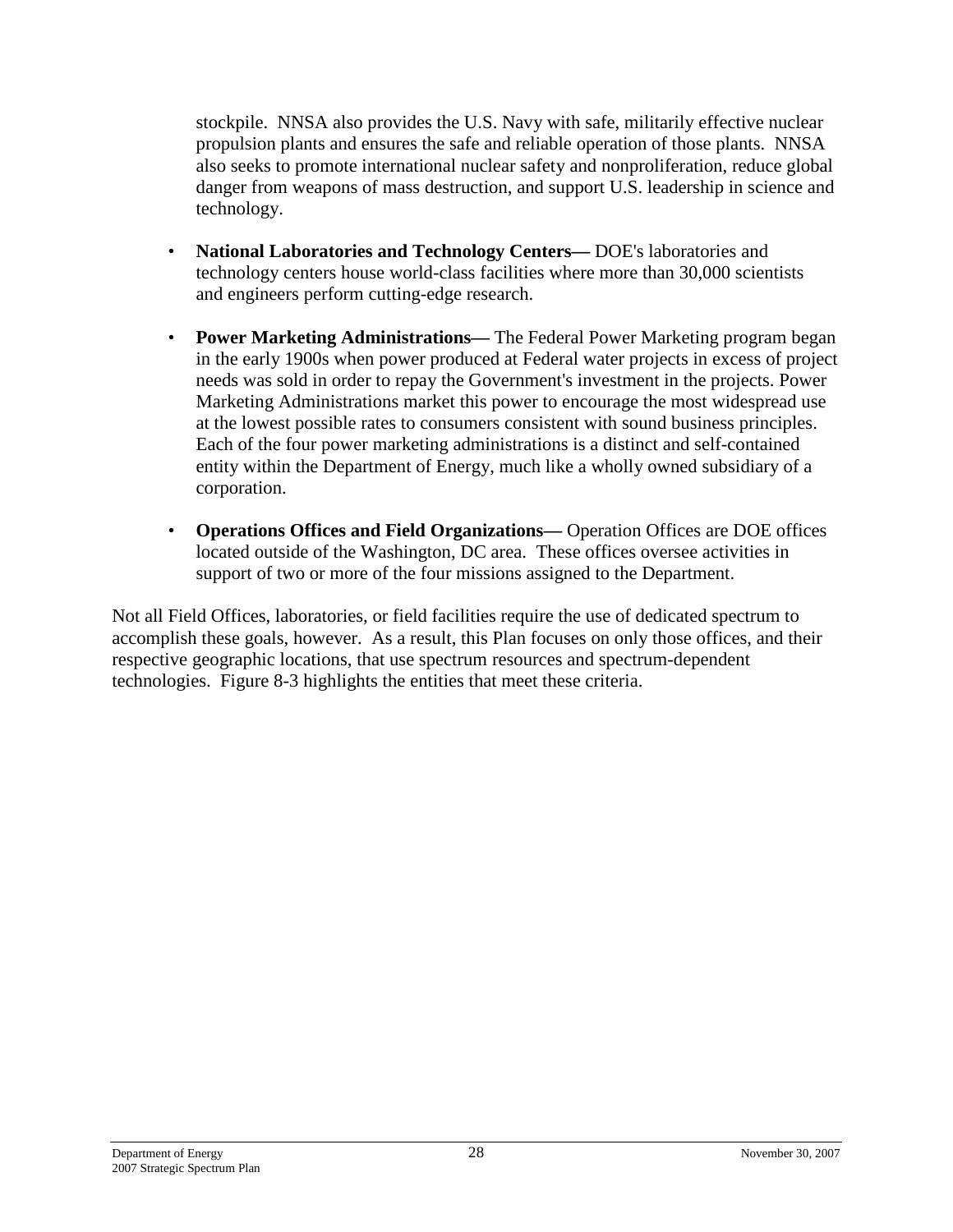

#### **Figure 8-3: DOE Spectrum Asset Locations**

Although each of these DOE entities uses spectrum in some form, many of the smaller offices receive spectrum management assistance and oversight from larger organizational entities.

#### <span id="page-32-0"></span>**8.5 Spectrum Management Program Contact Information**

The Spectrum Management Program contact information is provided below:

Primary Point of Contact: Mr. Bruce Washington. Telephone: 202.586.5066

Email: [Bruce.Washington@hq.doe.gov](mailto:Bruce.Washington@hq.doe.gov).

DOE also has a spectrum management program website that provides both general DOE spectrum information and information specifically focused on the 1710 – 1755 MHz band relocation effort. The website link is: [http://www.cio.energy.gov/services/spectrum.htm.](http://www.cio.energy.gov/services/spectrum.htm)

The DOE Spectrum Program can also be reached via telephone at 202.586.3681 or via email using the following address: Spectrum.Relocation@hq.doe.gov.